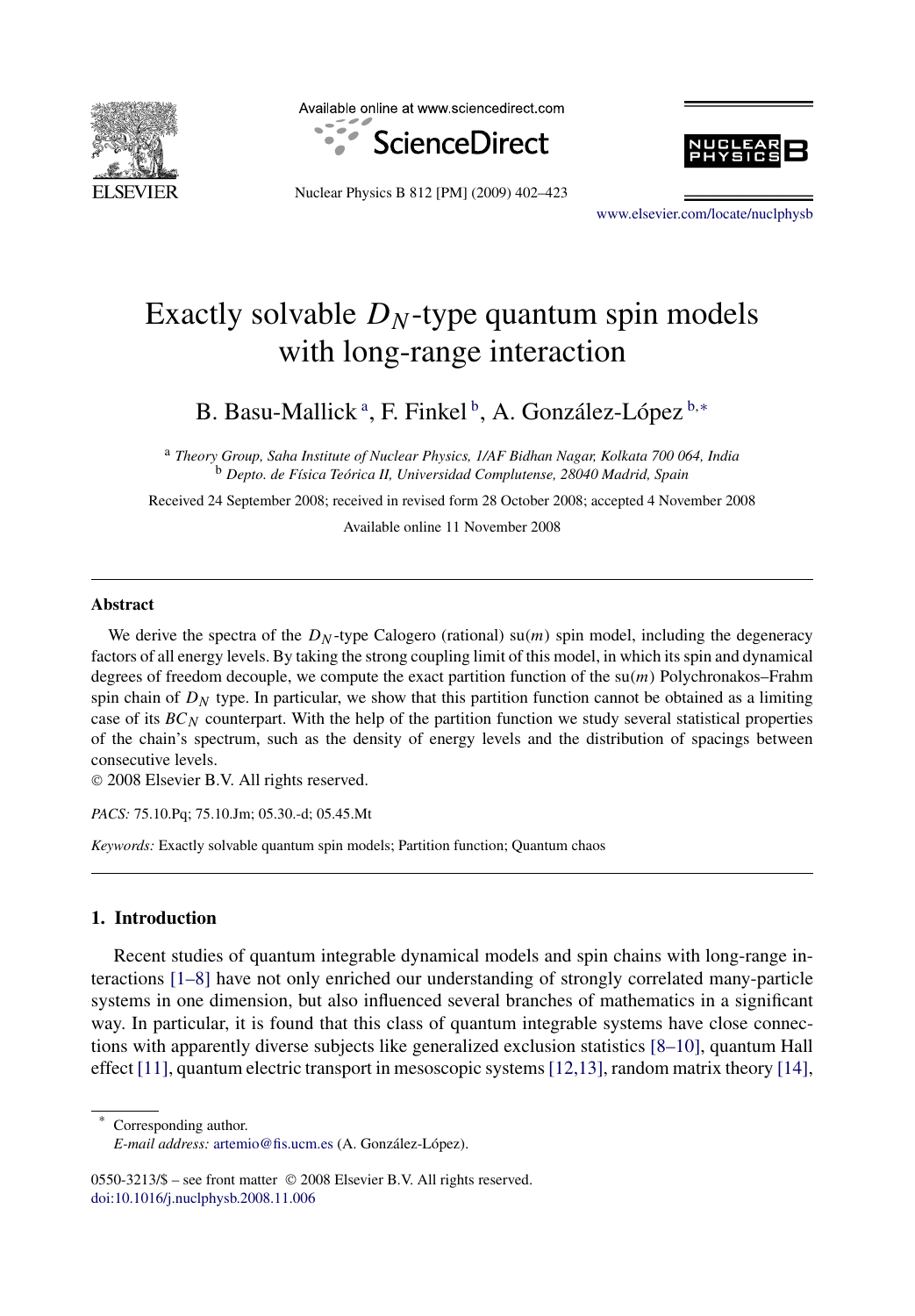multivariate orthogonal polynomials [\[15–17\]](#page-20-0) and Yangian quantum groups [\[18–20\].](#page-20-0) The interest in quantum integrable models with long-range interaction was initiated by a seminal work of Calogero [\[1\],](#page-20-0) where the exact spectrum of an *N*-particle system on a line with two-body interactions inversely proportional to the square of the distance and subject to a confining harmonic potential was computed in closed form. An exactly solvable trigonometric variant of the rational model introduced by Calogero was proposed shortly afterwards by Sutherland [\[2,3\].](#page-20-0) The particles in this so-called Sutherland model move on a circle, with two-body interactions proportional to the inverse square of their chord distances. Subsequently, Olshanetsky and Perelomov established the existence of an underlying *AN*<sup>−</sup><sup>1</sup> root system structure for both the Calogero and Sutherland models, and constructed generalizations thereof associated with other classical (extended) root systems like  $B_N$ ,  $C_N$  and  $BC_N$  [\[4\].](#page-20-0)

In a parallel development, Haldane and Shastry found an exactly solvable quantum spin- $\frac{1}{2}$  chain with long-range interactions, whose ground state coincides with the  $U \rightarrow \infty$  limit of Gutzwiller's variational wave function for the Hubbard model, and provides a one-dimensional realization of the resonating valence bond state [\[5,6\].](#page-20-0) The lattice sites of this su*(*2*)* Haldane– Shastry (HS) spin chain are equally spaced on a circle, all spins interacting with each other through pairwise exchange interactions inversely proportional to the square of their chord distances. A close relation between the HS chain and the  $\mathfrak{su}(m)$  spin generalization of the original (type A) Sutherland model  $[21-23]$ , which leads to many quantitative predictions, was subsequently established through the so-called "freezing trick" [\[7,24\].](#page-20-0) More precisely, it is found that in the strong coupling limit the particles in the spin Sutherland model "freeze" at the coordinates of the equilibrium position of the scalar part of the potential, and the dynamical and spin degrees of freedom decouple. The equilibrium coordinates coincide with the equally spaced lattice points of the HS spin chain, so that the decoupled spin degrees of freedom are governed by the Hamiltonian of the su*(m)* HS model. Moreover, in this freezing limit the conserved quantities of the spin Sutherland model immediately yield those of the HS spin chain, thereby explaining its complete integrability. By applying the freezing trick to the type A rational Calogero model with spin degrees of freedom, a new integrable spin chain with long-range interaction was constructed in Ref. [\[7\].](#page-20-0) The sites of this chain—commonly known in the literature as the Polychronakos or Polychronakos–Frahm (PF) spin chain—are unequally spaced on a line, and in fact coincide with the zeros of the Hermite polynomial of degree  $N$  [\[25\].](#page-20-0)  $BC_N$  versions of both the HS and PF chains were later discussed by several authors [\[26,27\],](#page-20-0) mainly in connection with their complete integrability.

The powerful technique of the freezing trick was subsequently used to compute the exact partition functions of both the su(*m*) PF spin chain [\[28\]](#page-20-0) and the su(*m*) HS chain [\[29\],](#page-20-0) the  $BC_N$ counterparts of these chains [\[30,31\],](#page-20-0) and their supersymmetric extensions [\[32–34\].](#page-20-0) The exact computation of the partition functions of these quantum integrable spin chains has opened up the exciting possibility of studying various statistical properties of their energy spectra. Indeed, it is found that for a large number of lattice sites the energy level density of such chains follows the Gaussian distribution with a high degree of accuracy [\[29–31,33–35\].](#page-20-0) It has also been observed that the distribution of the (normalized) spacings between consecutive energy levels of these chains is not of Poisson type, as might be expected in view of a well-known conjecture of Berry and Tabor [\[36\].](#page-20-0) An analytical expression, which explains the unexpected distribution of spacings between consecutive energy levels in the above mentioned chains, has recently been derived using only a few simple properties of their spectra [\[30\].](#page-20-0)

Our aim in this article is first of all to analyze the spectrum of the su*(m)* spin Calogero model of *DN* type. We shall then apply the freezing trick to compute the exact partition function of the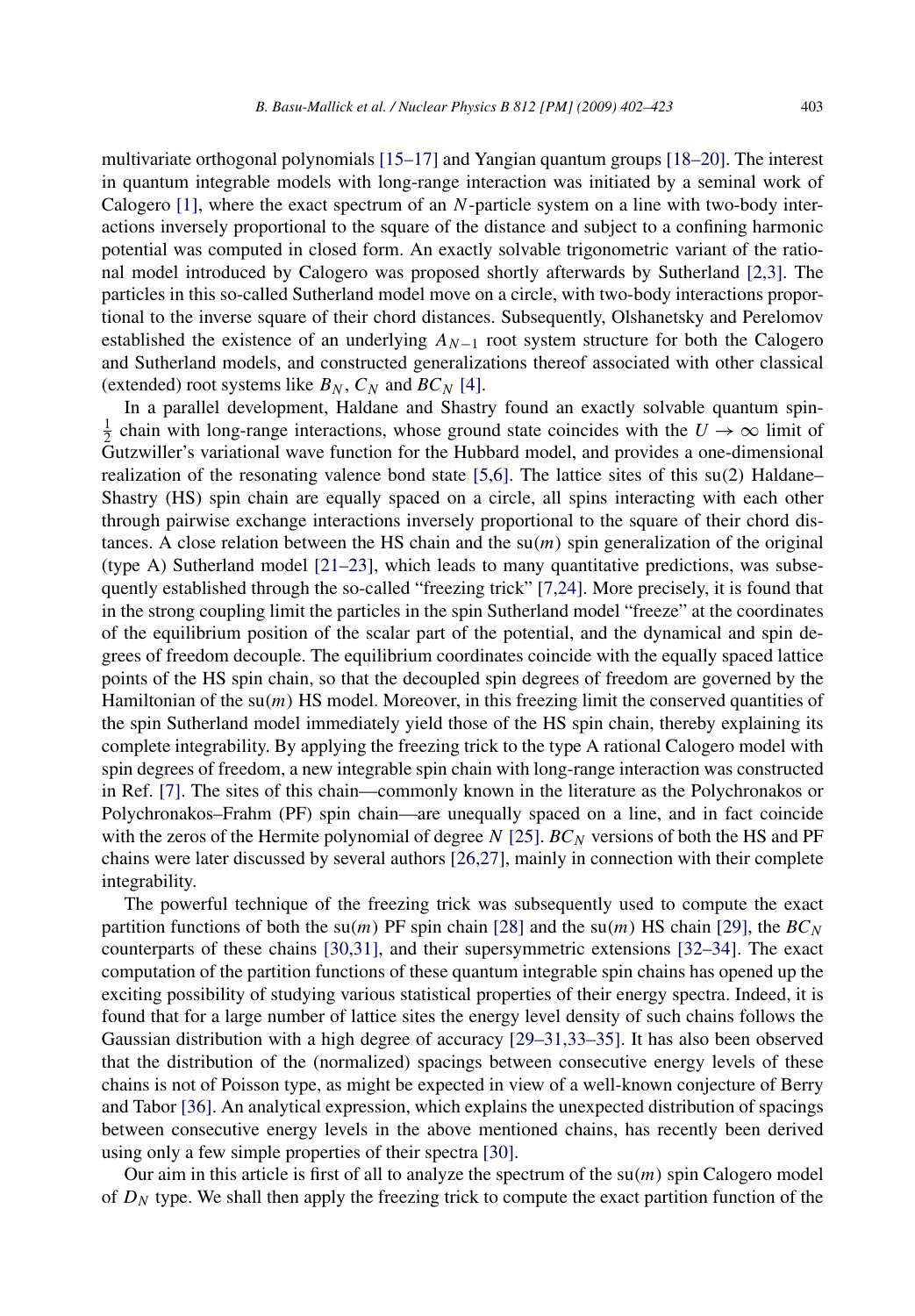<span id="page-2-0"></span> $D<sub>N</sub>$  version of the PF spin chain, and use this partition function to study various statistical properties of the chain's spectrum. It should be stressed that, although the Hamiltonian of the  $D<sub>N</sub>$ -type  $su(m)$  spin Calogero model can be obtained by setting to zero one of the coupling constants of their  $BC_N$  counterparts, this fact does not allow one to find out all physically relevant properties of the  $D_N$  model as a limiting case of its  $BC_N$  version. For example, as will be explained in Section 2, the configuration space of the  $D<sub>N</sub>$ -type spin Calogero model differs quite significantly from its  $BC_N$  counterpart. A more drastic change occurs in the Hilbert space of the  $D_N$  model, which gets "doubled" in comparison with the  $BC_N$  one. More precisely, the Hilbert space of the  $D_N$  spin Calogero model can be expressed as a direct sum of the Hilbert spaces associated to two different  $BC_N$  models with opposite "chiralities". As a result, the spectrum of the rational spin chain of  $D_N$  type differs essentially from that of its  $BC_N$  analog of either chirality. These remarkable properties of the  $D<sub>N</sub>$  spin Calogero model and its associated spin chain indicate that they are "singular limits" of their *BC<sup>N</sup>* counterparts, and are thus new solvable models worthy of consideration in their own right.

The paper is organized as follows. In Section 2 we introduce the  $su(m)$  spin Calogero model of  $D<sub>N</sub>$  type and construct its associated (antiferromagnetic) spin chain by means of the freezing trick, discussing their relation with their  $BC_N$  counterparts. Section [3](#page-5-0) is devoted to the evaluation of the spectrum of the spin Calogero model of  $D<sub>N</sub>$  type, which is then used to compute in closed form the partition function of its associated spin chain by applying the freezing trick. We also show how to express this partition function in terms of those of the PF chains of types A and B. In Section [4](#page-13-0) we make use of the closed-form expressions for the partition function of the PF chain of *DN* type to analyze several statistical properties of its spectrum. We show that—as is the case with other chains of HS type—the level density follows with great accuracy the Gaussian law when the number of lattice sites is sufficiently large. We also prove that the cumulative distribution of spacings between consecutive levels follows the same "square root of a logarithm" law obeyed by the PF chains of types A and B and by the original HS chain. This provides further confirmation of the fact that spin chains of HS type are exceptional integrable systems from the point of view of the Berry–Tabor conjecture. In Section [5](#page-17-0) we outline the generalization of the above results to the ferromagnetic chain and its associated spin dynamical model. In the last section we present our conclusions and outline some future developments.

#### **2. The model**

Since the su(*m*) spin Calogero model of  $D<sub>N</sub>$  type is closely related to its  $BC<sub>N</sub>$  counterpart, we shall start by briefly reviewing the latter model, whose Hamiltonian is given by [\[30,37\]](#page-20-0)

$$
H^{(\mathcal{B})} = -\sum_{i} \partial_{x_i}^{2} + a \sum_{i \neq j} \left[ \frac{a + S_{ij}}{(x_{ij}^{-})^2} + \frac{a + \tilde{S}_{ij}}{(x_{ij}^{+})^2} \right] + b \sum_{i} \frac{b - \epsilon S_{i}}{x_{i}^{2}} + \frac{a^{2}}{4} r^{2}.
$$
 (1)

Here the sums run from 1 to *N* (as always hereafter, unless otherwise stated),  $a > 1/2$ ,  $b > 0$ ,  $\epsilon = \pm 1$ ,  $x_{ij}^{\pm} = x_i \pm x_j$ ,  $r^2 = \sum_i x_i^2$ ,  $S_{ij}$  is the operator which permutes the *i*th and *j*th spins,  $S_i$  is the operator reversing the *i*th spin, and  $\tilde{S}_{ij} = S_i S_j S_{ij}$ . Note that the spin operators  $S_{ij}$  and *S<sub>i</sub>* can be expressed in terms of the fundamental su*(m)* spin generators  $J_k^{\alpha}$  at the site *k* (with the normalization tr $(J_k^{\alpha} J_k^{\gamma}) = \frac{1}{2} \delta^{\alpha \gamma}$  as

$$
S_{ij} = \frac{1}{m} + 2 \sum_{\alpha=1}^{m^2-1} J_i^{\alpha} J_j^{\alpha}, \quad S_i = \sqrt{2m} J_i^1.
$$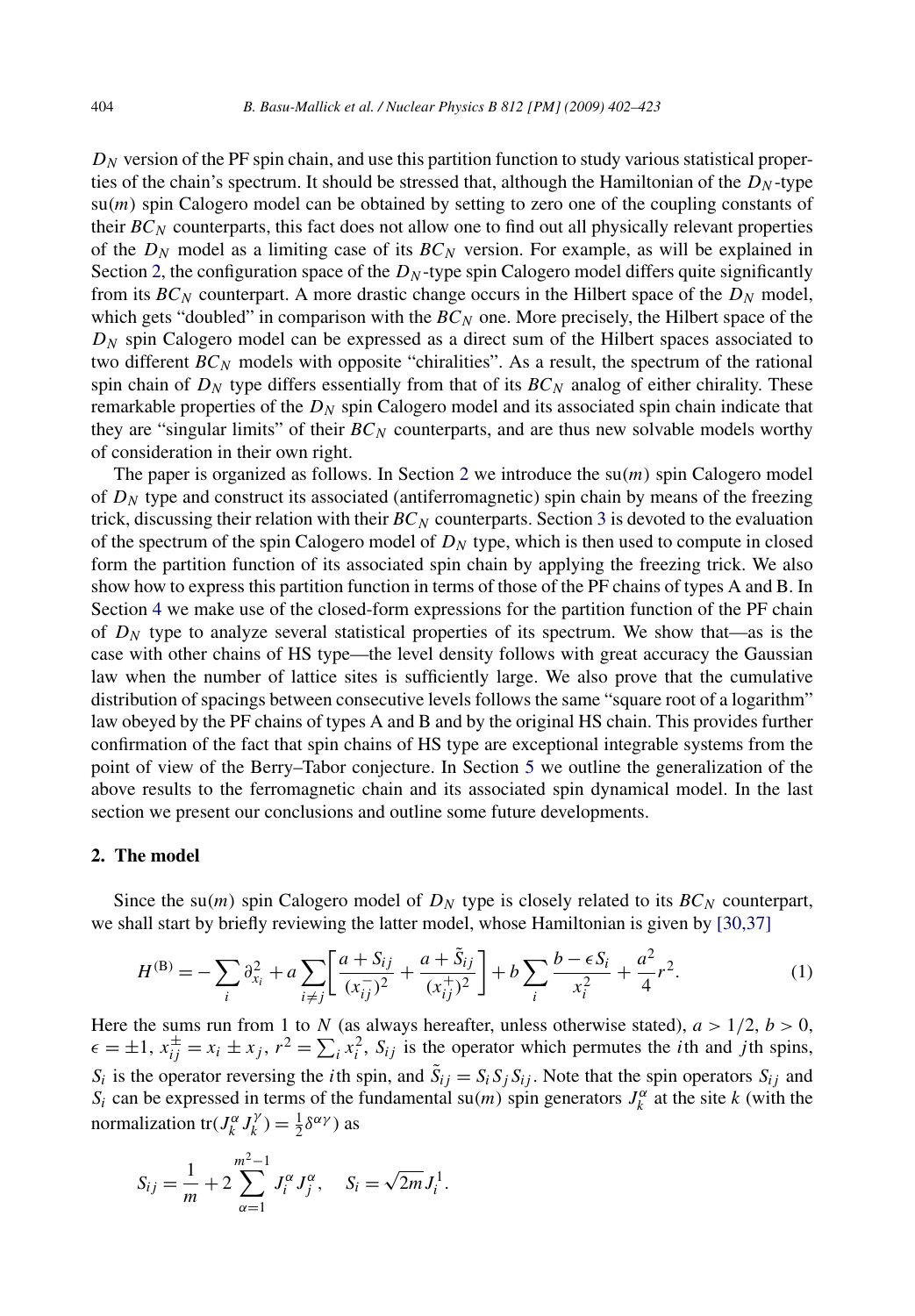<span id="page-3-0"></span>The configuration space of the Hamiltonian [\(1\)](#page-2-0) can be taken as one of the Weyl chambers of the  $BC_N$  root system, i.e., one of the maximal open subsets of  $\mathbb{R}^N$  on which the linear functionals  $x_i \pm x_j$  and  $x_i$  have constant signs. We shall choose as configuration space the principal Weyl chamber

$$
C^{(\mathbf{B})} = \{ \mathbf{x} \equiv (x_1, \dots, x_N) : 0 < x_1 < x_2 < \dots < x_N \}. \tag{2}
$$

The spectrum of the  $BC_N$  spin Calogero model, including the degeneracy factors of all energy levels, has been determined by constructing a (non-orthonormal) basis of the Hilbert space in which the Hamiltonian [\(1\)](#page-2-0) is triangular [\[30\].](#page-20-0) By setting  $b = \beta a$  and taking the limit  $a \to \infty$  in the Hamiltonian [\(1\),](#page-2-0) one can obtain the  $su(m)$  PF spin chain of  $BC_N$  type, with Hamiltonian given by

$$
\mathcal{H}^{(B)} = \sum_{i \neq j} \left[ \frac{1 + S_{ij}}{(\xi_i - \xi_j)^2} + \frac{1 + \tilde{S}_{ij}}{(\xi_i + \xi_j)^2} \right] + \beta \sum_{i} \frac{1 - \epsilon S_i}{\xi_i^2}.
$$
\n(3)

Here  $\beta$  is a positive real parameter, and the lattice sites  $\xi_i$  can be expressed in terms of the zeros  $y_i$  of the Laguerre polynomial  $L_N^{\beta-1}$  as  $y_i = \xi_i^2/2$ . The exact partition function of the spin model (3) has also been recently computed with the help of the freezing trick [\[30\].](#page-20-0)

The Hamiltonian of the su(*m*) spin Calogero model of  $D<sub>N</sub>$  type is obtained by setting  $b = 0$ in its *BC<sub>N</sub>* counterpart [\(1\),](#page-2-0) namely

$$
H = -\sum_{i} \partial_{x_i}^{2} + \frac{a^2}{4} r^2 + a \sum_{i \neq j} \left[ \frac{a + S_{ij}}{(x_{ij}^{-})^2} + \frac{a + \tilde{S}_{ij}}{(x_{ij}^{+})^2} \right].
$$
 (4)

As configuration space of the Hamiltonian (4) we can take again one of the Weyl chambers of the *D<sub>N</sub>* root system. For instance, the choice  $x_1 < \cdots < x_N$  determines all the differences  $x_i - x_j$ . If we also require that  $x_1 + x_2 > 0$  the sign of all the sums  $x_i + x_j$  is determined as well. Indeed,  $|x_1| < x_2$  implies that  $|x_1| < x_j$  for all  $j = 2, \ldots, N$ , so that  $x_1 + x_j > 0$  for  $j > 1$ , while the sums  $x_i + x_j$  with  $i, j > 2$  and  $i \neq j$  are clearly positive on account of the positivity of  $x_k$  with  $k > 1$ . Thus we can take as configuration space of *H* the open set

$$
C = \{ \mathbf{x} \equiv (x_1, \dots, x_N) : |x_1| < x_2 < \dots < x_N \},\tag{5}
$$

which is just the principal Weyl chamber of the  $D<sub>N</sub>$  root system. It is interesting to observe that this configuration space contains its  $BC_N$  counterpart (2) as a subset.

The Hamiltonian of the su(*m*) PF chain of  $D<sub>N</sub>$  type can be obtained from the spin Hamiltonian (4) in the limit  $a \to \infty$  by means of the freezing trick. More precisely, since

$$
H = -\sum_{i} \partial_{x_i}^2 + a^2 U + O(a),
$$

with

$$
U(\mathbf{x}) = \sum_{i \neq j} \left[ \frac{1}{(x_{ij}^{-})^2} + \frac{1}{(x_{ij}^{+})^2} \right] + \frac{r^2}{4},\tag{6}
$$

when the coupling constant  $a$  tends to infinity the particles in the spin dynamical model  $(4)$ concentrate at the coordinates  $\xi_i$  of the minimum  $\xi$  of the potential *U* in *C*. From the identity

$$
H = H_{\rm sc} + a\tilde{\mathcal{H}}(\mathbf{x}),\tag{7}
$$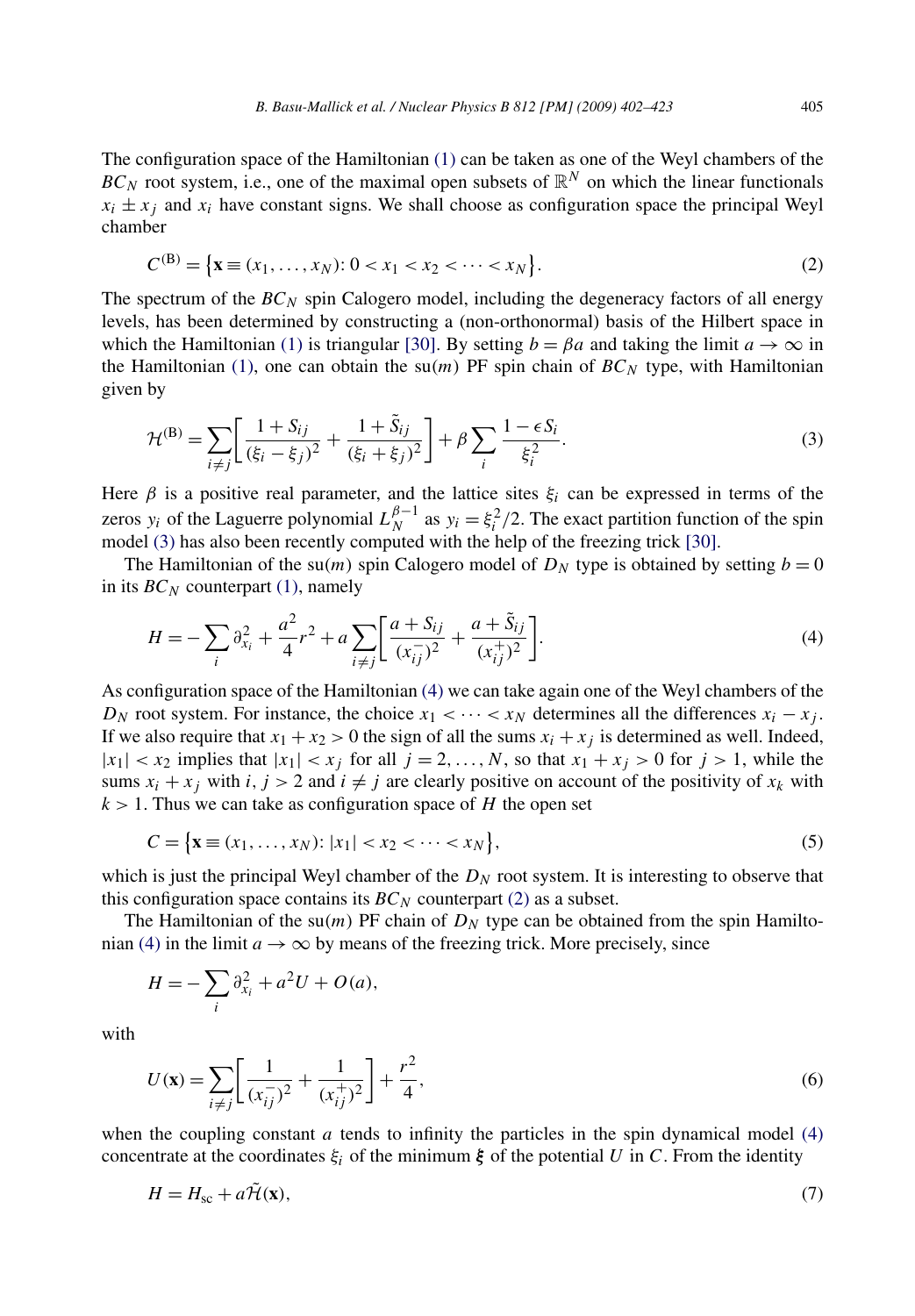where

$$
H_{\rm sc} = -\sum_{i} \partial_{x_i}^2 + \frac{a^2}{4} r^2 + a(a-1) \sum_{i \neq j} \left[ \frac{1}{(x_{ij}^{-})^2} + \frac{1}{(x_{ij}^{+})^2} \right]
$$
(8)

and

$$
\tilde{\mathcal{H}}(\mathbf{x}) = \sum_{i \neq j} \left[ \frac{1 + S_{ij}}{(x_i - x_j)^2} + \frac{1 + \tilde{S}_{ij}}{(x_i + x_j)^2} \right],
$$

it follows that in the limit  $a \to \infty$  the internal degrees of freedom of *H* are governed by the Hamiltonian  $\mathcal{H} = \tilde{\mathcal{H}}(\xi)$ , explicitly given by

$$
\mathcal{H} = \sum_{i \neq j} \left[ \frac{1 + S_{ij}}{(\xi_i - \xi_j)^2} + \frac{1 + \tilde{S}_{ij}}{(\xi_i + \xi_j)^2} \right].
$$
\n(9)

Eq. (9) is the Hamiltonian of the (antiferromagnetic) su*(m)* PF chain of *DN* type, whose sites *ξi* are the coordinates of the unique minimum  $\xi$  of the scalar potential [\(6\)](#page-3-0) in the open set [\(5\).](#page-3-0) The existence of this minimum follows from the fact that *U* tends to  $+\infty$  on the boundary of *C* and as  $r \to \infty$ , and its uniqueness was established in Ref. [\[38\]](#page-20-0) by expressing the potential *U* in terms of the logarithm of the ground state  $\rho$  of the scalar  $D_N$  Calogero model  $H_{\text{sc}}$ , given by

$$
\rho(\mathbf{x}) = e^{-\frac{a}{4}r^2} \prod_{i < j} |x_i^2 - x_j^2|^a. \tag{10}
$$

As shown in the latter reference, the sites  $\xi$ <sub>*i*</sub> coincide with the coordinates of the (unique) critical point of  $\log \rho$  in *C*, and therefore satisfy the nonlinear system

$$
\xi_i \bigg( \sum_{j; j \neq i} \frac{1}{\xi_i^2 - \xi_j^2} - \frac{1}{4} \bigg) = 0, \quad i = 1, ..., N.
$$

The numbers *ξi* cannot be all different from zero, since in that case we would obtain the contradiction

$$
0 = \sum_{j \neq i} \frac{1}{\xi_i^2 - \xi_j^2} - \frac{N}{4} = -\frac{N}{4}.
$$

Hence  $\xi_i = 0$  for some *i*, and since  $(\xi_1, \ldots, \xi_N)$  lies in *C* we must have

$$
\xi_1 = 0,\tag{11a}
$$

while the remaining  $N - 1$  sites should satisfy the condition

$$
\sum_{j; j \neq i} \frac{1}{\xi_i^2 - \xi_j^2} = \frac{1}{4}, \quad i = 2, ..., N.
$$
\n(11b)

Substituting Eq. (11a) into (11b) one obtains

*N*

$$
\sum_{\substack{j=2\\j\neq i}}^N \frac{1}{\xi_i^2 - \xi_j^2} = \frac{1}{4} - \frac{1}{\xi_i^2}, \quad i = 2, \dots, N.
$$
\n(12)

<span id="page-4-0"></span>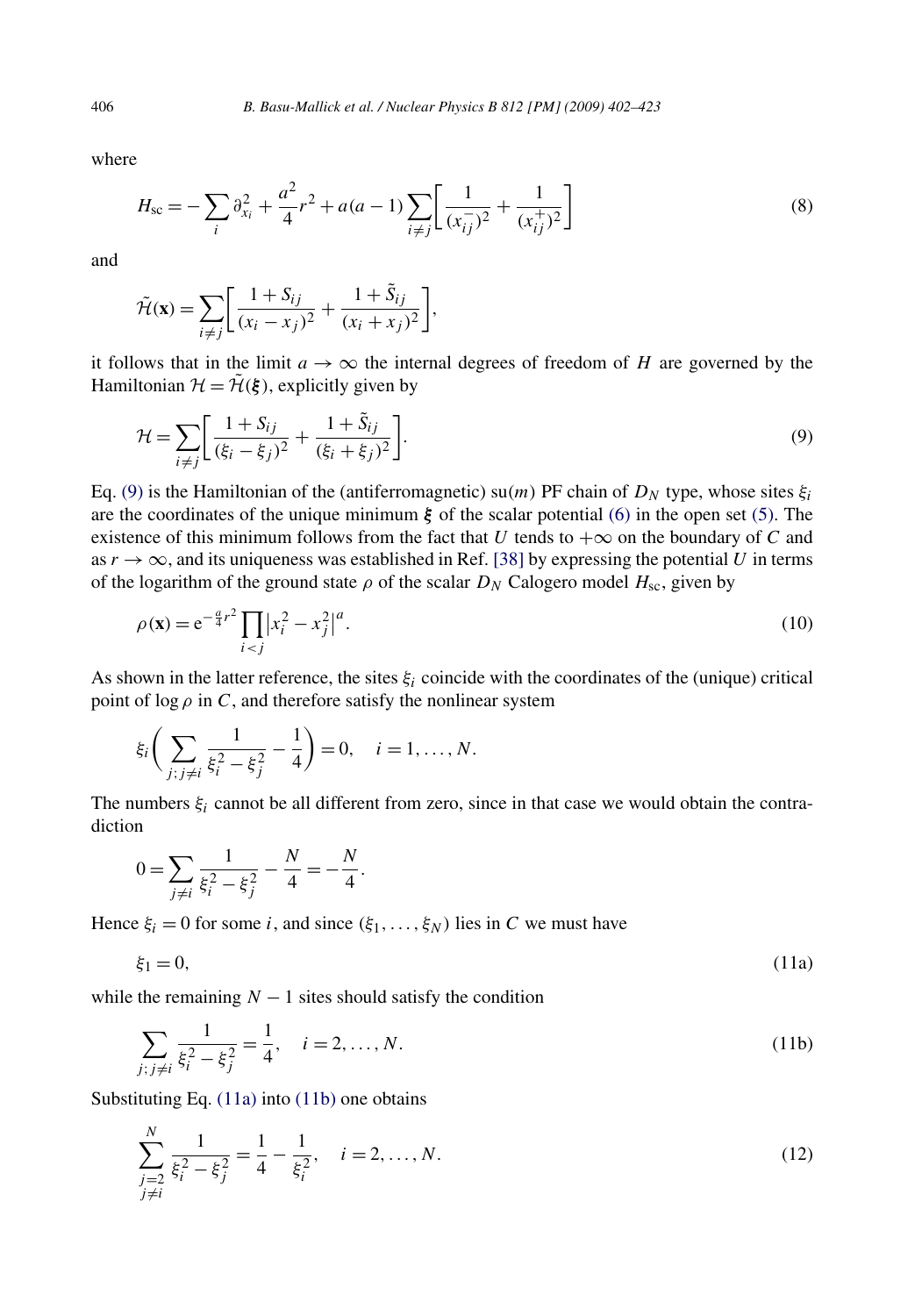<span id="page-5-0"></span>It is interesting to compare the above condition satisfied by the nonzero  $\xi_i$ 's with the relation

$$
\sum_{\substack{j=1 \ j \neq i}}^{M} \frac{1}{(y_i - y_j)} = \frac{1}{2} - \frac{\beta}{2y_i},\tag{13}
$$

obeyed by the zeros *y<sub>i</sub>* of the Laguerre polynomial  $L_M^{\beta-1}$  [\[39\].](#page-20-0) It is evident that Eq. [\(12\)](#page-4-0) reduces to Eq. (13) when  $M = N - 1$ ,  $\beta = 2$  and  $y_i = \xi_{i-1}^2/2$ . We therefore conclude that the sites  $\xi_2$  <  $\cdots < \xi_N$  are expressed in terms of the  $N-1$  zeros  $y_1 < \cdots < y_{N-1}$  of the Laguerre polynomial  $L_{N-1}^1$  by  $\xi_i = \sqrt{2y_{i-1}}$ . On the other hand, it has already been mentioned that the lattice sites of the PF model of  $BC_N$  type [\(3\)](#page-3-0) are expressed in terms of the zeros of the Laguerre polynomial  $L_N^{\beta-1}$  by  $y_i = \xi_i^2/2$ . Since the potential *U* in Eq. [\(6\)](#page-3-0) is obtained from its *BC<sub>N</sub>* counterpart in the limit  $\beta \to 0$ , we could also have argued that the lattice site  $\xi_i$  of the  $D_N$ -type PF model is the square root of twice the *i*th zero of  $L_N^{-1}$  for  $i = 1, ..., N$ . The equivalence of both characterizations is substantiated by the well-known identity  $L_N^{-1}(y) = -yL_{N-1}^1(y)/N$ , cf. [\[38\].](#page-20-0)

It is worth pointing out that, even though the lattice sites of the *BC<sup>N</sup>* -type PF chain coincide with their  $D_N$  counterparts in the limit  $\beta \to 0$ , the Hamiltonian [\(3\)](#page-3-0) of the PF chain of  $BC_N$  type does not reduce to its  $D_N$  variant [\(9\)](#page-4-0) in the same limit. To establish this fact, note first that all roots of the equation  $L_N^{\beta-1}(y) = 0$  except the smallest one tend to a finite nonzero value in the limit  $\beta \to 0$ . As a result, terms like  $\beta(1-\epsilon S_i)/\xi_i^2$ , which appear in the r.h.s. of Eq. [\(3\),](#page-3-0) vanish for  $i = 2, \ldots, N$ . We next examine the behavior of the smallest root  $\xi_1$  of the equation  $L_N^{\beta-1}(y) = 0$ . It can be shown [\[30\]](#page-20-0) that the zeros of  $L_N^{\beta-1}$  satisfy the relation

$$
\beta \sum_{j=2}^{N} \frac{1}{y_j} = N - \frac{\beta}{y_1}.
$$
\n(14)

Since the l.h.s. of this equation vanishes in the limit  $\beta \to 0$ , the r.h.s. yields  $\lim_{\beta \to 0} (2\beta/\xi_1^2) = N$ . Substituting this limiting value in Eq. [\(3\)](#page-3-0) we find that the Hamiltonians of the  $BC_N$ - and  $D_N$ -type PF spin chains are related by

$$
\lim_{\beta \to 0} \mathcal{H}^{(B)} = \mathcal{H} + \frac{N}{2} (1 - \epsilon S_1).
$$
\n(15)

It is interesting to observe that the second term in the r.h.s. of the previous equation may be interpreted as an "impurity" interaction at the left end of the  $BC_N$  spin chain.

#### **3. Spectrum and partition function**

We shall start by deriving the spectra and partition functions of the  $D<sub>N</sub>$ -type su $(m)$  spin Calogero model [\(4\)](#page-3-0) and its scalar counterpart [\(8\).](#page-4-0) Since the spin and dynamical degrees of free-dom of the Hamiltonian [\(4\)](#page-3-0) decouple in the freezing limit  $a \rightarrow \infty$ , by Eq. [\(7\)](#page-3-0) its eigenvalues are approximately given by

$$
E_{ij} \simeq E_i^{\rm sc} + a\mathcal{E}_j, \quad a \gg 1,
$$
\n(16)

where  $E_i^{\text{sc}}$  and  $\mathcal{E}_j$  are two arbitrary eigenvalues of  $H_{\text{sc}}$  and  $\mathcal{H}$ , respectively. The asymptotic relation (16) immediately yields the following exact formula for the partition function  $Z$  of the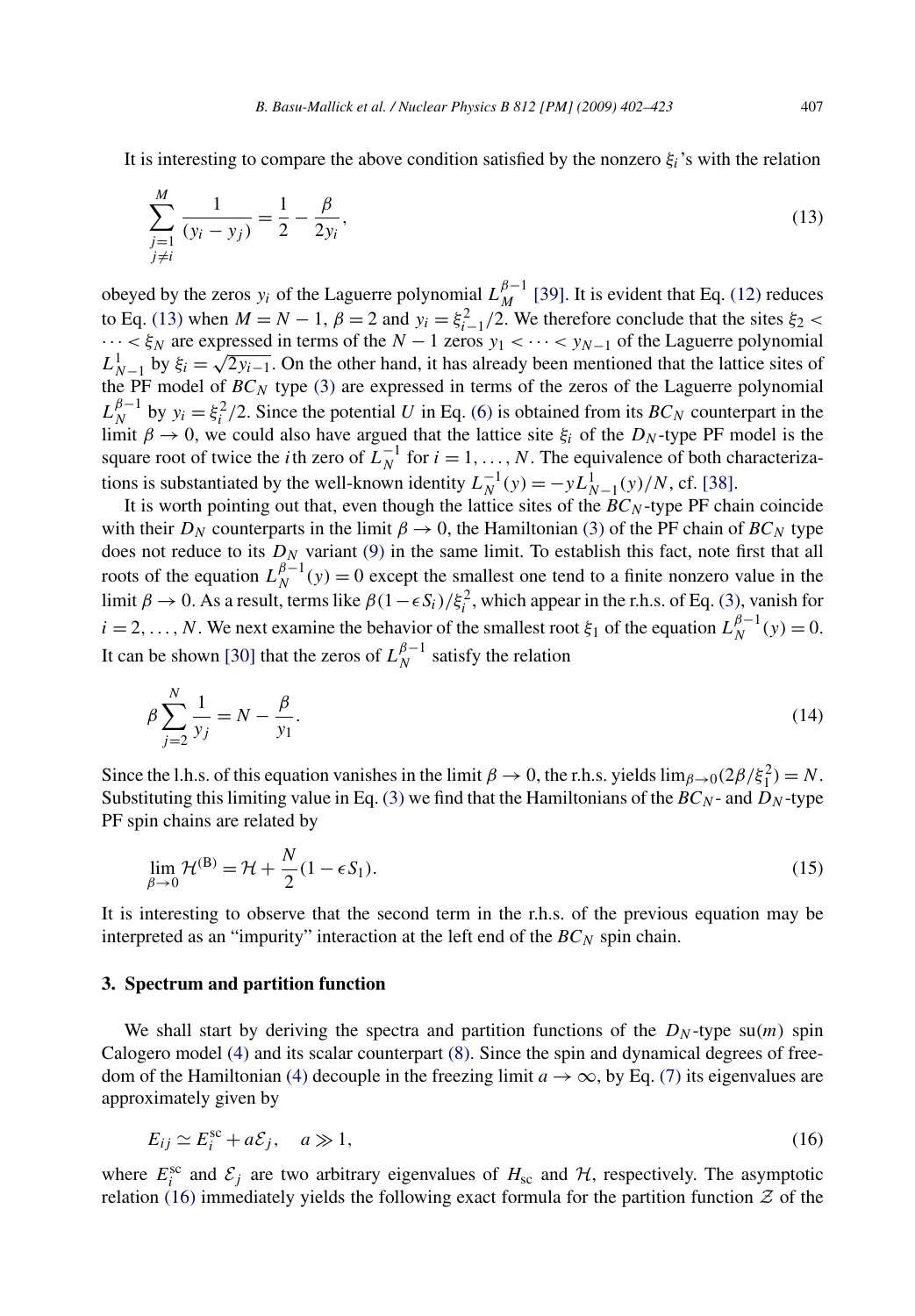$D<sub>N</sub>$ -type PF spin chain [\(9\):](#page-4-0)

$$
\mathcal{Z}(T) = \lim_{a \to \infty} \frac{\mathcal{Z}(aT)}{\mathcal{Z}_{\rm sc}(aT)},\tag{17}
$$

where *Z* and  $Z_{\rm sc}$  are the partition functions of *H* and  $H_{\rm sc}$ , respectively. Inserting the expressions for the partition functions  $Z$  and  $Z_{\rm sc}$  in the latter equation we shall obtain an explicit formula for the partition function  $\mathcal Z$  of the chain [\(9\).](#page-4-0)

In order to determine the spectra of the corresponding Hamiltonians *H* and  $H_{\text{sc}}$  in Eqs. [\(4\)](#page-3-0) [and \(8\),](#page-3-0) following Ref. [\[30\]](#page-20-0) we introduce the auxiliary operator

$$
H' = -\sum_{i} \partial_{x_i}^{2} + \frac{a^2}{4} r^2 + \sum_{i \neq j} \left[ \frac{a}{(x_{ij}^{-})^2} (a - K_{ij}) + \frac{a}{(x_{ij}^{+})^2} (a - \tilde{K}_{ij}) \right],
$$
\n(18)

where  $K_{ij}$  and  $K_i$  are coordinate permutation and sign reversing operators, defined by

$$
(K_{ij} f)(x_1, ..., x_i, ..., x_j, ..., x_N) = f(x_1, ..., x_j, ..., x_i, ..., x_N),
$$
  
\n
$$
(K_i f)(x_1, ..., x_i, ..., x_N) = f(x_1, ..., -x_i, ..., x_N),
$$

and  $\tilde{K}_{ij} = K_i K_j K_{ij}$ . We then have the obvious relations

$$
H = H'|_{K_{ij} \to -S_{ij}, K_i \to \epsilon S_i},\tag{19a}
$$

$$
H_{\rm sc} = H'|_{K_{ij} \to 1, K_i \to \epsilon},\tag{19b}
$$

where  $\epsilon$  can take *both* values  $\pm 1$ . On the other hand, the spectrum of *H'* is easily computed by noting that this operator can be written in terms of the rational Dunkl operators of  $D<sub>N</sub>$  type [\[40\]](#page-20-0)

$$
J_i^- = \partial_{x_i} + a \sum_{j \neq i} \left[ \frac{1}{x_{ij}^-} (1 - K_{ij}) + \frac{1}{x_{ij}^+} (1 - \tilde{K}_{ij}) \right],
$$
\n(20)

 $i = 1, \ldots, N$ , as follows [\[41\]:](#page-20-0)

$$
H' = \rho \bigg[ -\sum_{i} \left( J_i^{-} \right)^2 + a \sum_{i} x_i \partial_{x_i} + E_0 \bigg] \rho^{-1}, \tag{21}
$$

where

$$
E_0 = Na\bigg(a(N-1) + \frac{1}{2}\bigg). \tag{22}
$$

Since the Dunkl operators (20) map any monomial  $\prod_i x_i^{n_i}$  into a polynomial of total degree  $n_1 + \cdots + n_N - 1$ , by Eq. (21) the operator *H*' is represented by an upper triangular matrix in the (non-orthonormal) basis with elements

$$
\phi_{\mathbf{n}} = \rho \prod_{i} x_i^{n_i}, \quad \mathbf{n} \equiv (n_1, \dots, n_N) \in (\mathbb{N} \cup \{0\})^N,
$$
\n(23)

ordered according to the total degree  $|\mathbf{n}| = n_1 + \cdots + n_N$  of the monomial part. More precisely,

$$
H'\phi_{\mathbf{n}} = E'_{\mathbf{n}}\phi_{\mathbf{n}} + \sum_{|\mathbf{m}| < |\mathbf{n}|} c_{\mathbf{m}\mathbf{n}}\phi_{\mathbf{m}},\tag{24}
$$

where

$$
E'_{\mathbf{n}} = a|\mathbf{n}| + E_0 \tag{25}
$$

and the coefficients *c***mn** are real constants.

<span id="page-6-0"></span>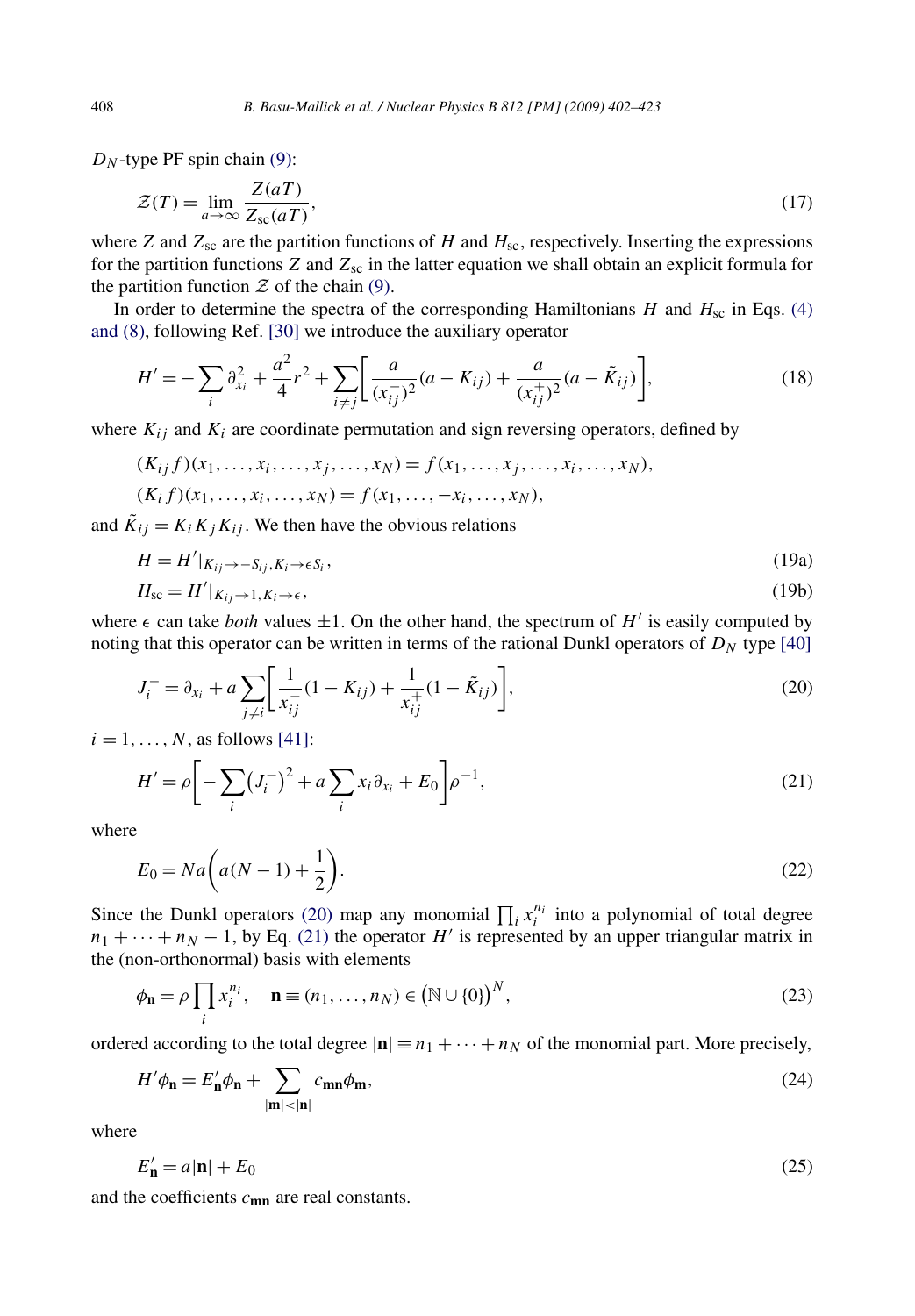<span id="page-7-0"></span>We shall now construct a basis of the Hilbert space of the Hamiltonian *H* in which this operator is also represented by an upper triangular matrix. To this end, let us denote by  $\Sigma \approx (\mathbb{C}^m)^{\otimes N}$ the Hilbert space of the  $su(m)$  internal degrees of freedom, and let

$$
|s\rangle \equiv |s_1, ..., s_N\rangle, \quad s_i = -M, -M + 1, ..., M \equiv \frac{m-1}{2},
$$

be an arbitrary element of the canonical (orthonormal) basis in this space. Due to the impene-trable nature of the singularities of the Hamiltonian [\(4\),](#page-3-0) its Hilbert space is the set  $L_0^2(C) \otimes \Sigma$ of spin wave functions square integrable on the open set *C* which vanish sufficiently fast on the singular hyperplanes  $x_i \pm x_j = 0, 1 \leq i < j \leq N$ . It can be shown, however, that *H* is equivalent to its natural extension to the subspace of  $L_0^2(\mathbb{R}^N) \otimes \Sigma$  consisting of spin wave functions antisymmetric under particle permutations and symmetric under sign reversals of an *even* number of coordinates and spins. (This is essentially due to the fact that any point in  $\mathbb{R}^N$  not lying on the singular subset  $x_i \pm x_j = 0$ ,  $1 \leq i < j \leq N$ , can be mapped in a unique way to a point in *C* via a suitable element of the *DN* Weyl group, which is generated by coordinate permutations and sign reversals of an even number of coordinates [\[42\].](#page-21-0)) We can therefore assume without loss of generality that the Hilbert space of *H* is the closure of the subspace spanned by the functions

$$
\psi_{\mathbf{n},\mathbf{s}}^{\epsilon}(\mathbf{x}) = \Lambda^{\epsilon}(\phi_{\mathbf{n}}(\mathbf{x})|\mathbf{s})\big), \quad \epsilon = \pm 1,\tag{26}
$$

where  $\Lambda^{\epsilon}$  denotes the projector on states antisymmetric under simultaneous permutations of spatial and spin coordinates, and with parity  $\epsilon$  under sign reversals of coordinates and spins. The latter functions are linearly independent, and hence form a (non-orthonormal) basis of the Hilbert space of  $H$ , provided that the quantum numbers **n** and **s** satisfy the following conditions:

(i)  $n_1 \geqslant \cdots \geqslant n_N$ . (ii)  $s_i > s_j$  whenever  $n_i = n_j$  and  $i < j$ . (iii)  $s_i \geq 0$  for all *i*, and  $s_i > 0$  if  $(-1)^{n_i} = -\epsilon$ .

The first two conditions are a consequence of the antisymmetry of the states (26) under particle permutations, while the last one is due to the fact that  $\psi_{n,s}^{\epsilon}$  must have parity  $\epsilon$  under sign reversals. It should be noted that the Hilbert space **V** of the Hamiltonian *H* just defined can be written as the direct sum

$$
\mathbf{V} = \mathbf{V}_{+} \oplus \mathbf{V}_{-},\tag{27}
$$

where the subspace  $V_{\epsilon}$  is the closure of the span of the basis vectors  $\psi_{n,s}^{\epsilon}(x)$ . Within each subspace  $V_{\epsilon}$ , a partial ordering among these basis vectors may again be defined by the degree  $|\mathbf{n}|$ . We shall now show that the Hamiltonian *H* is represented by an upper triangular matrix in this basis (and thus by a direct sum of two upper triangular matrices in the total Hilbert space **V**). Indeed, since  $K_{ij}\Lambda^{\epsilon} = -S_{ij}\Lambda^{\epsilon}$  and  $K_i\Lambda^{\epsilon} = \epsilon S_i\Lambda^{\epsilon}$ , it follows that  $H\Lambda^{\epsilon} = H'\Lambda^{\epsilon}$ . Using this identity, Eq. [\(24\),](#page-6-0) and the fact that *H'* obviously commutes with  $\Lambda^{\epsilon}$ , we have

$$
H\psi_{\mathbf{n},\mathbf{s}}^{\epsilon} = H'\psi_{\mathbf{n},\mathbf{s}}^{\epsilon} = \Lambda^{\epsilon}\big((H'\phi_{\mathbf{n}})|\mathbf{s}\rangle\big) = E'_{\mathbf{n}}\psi_{\mathbf{n},\mathbf{s}}^{\epsilon} + \sum_{|\mathbf{m}|<|\mathbf{n}|} c_{\mathbf{m}\mathbf{n}} \psi_{\mathbf{m},\mathbf{s}}^{\epsilon}.
$$
 (28)

Suppose now that both **n** and **s** satisfy conditions (i)–(iii) above, so that  $\psi_{n,s}^{\epsilon}$  belongs to the basis of  $V_{\epsilon}$  under consideration. Although a given pair of quantum numbers  $(m, s)$  in the r.h.s. of the previous equation need not satisfy these conditions, it is easy to see that there is a permutation  $\pi_{\bf m}$  such that  ${\bf m}' \equiv \pi_{\bf m}({\bf m})$  and  ${\bf s}' \equiv \pi_{\bf m}({\bf s})$  do satisfy (i)–(iii). Since  $\psi_{\bf m,s}^{\epsilon}$  differs from the basis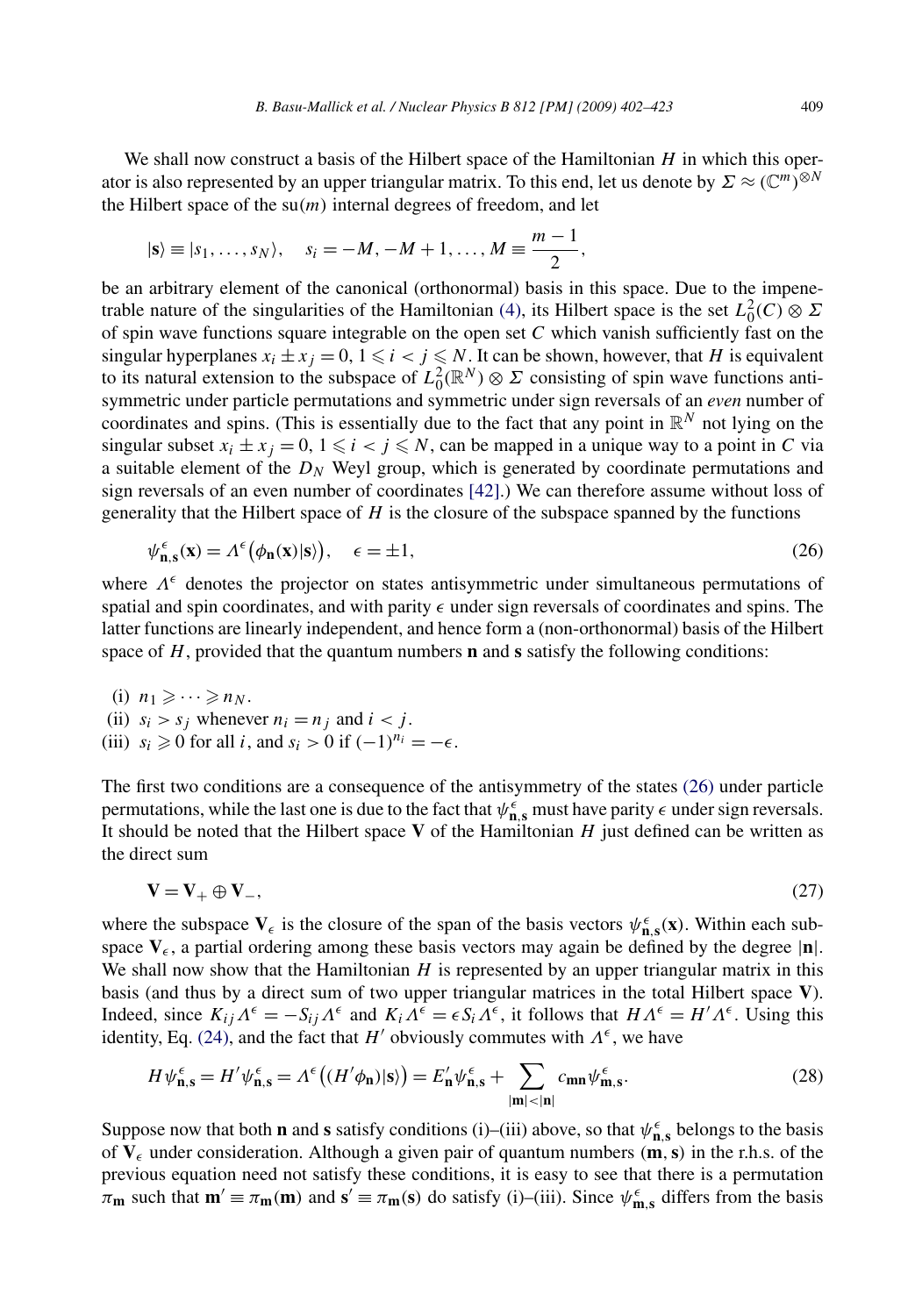<span id="page-8-0"></span>vector  $\psi_{m',s'}^{\epsilon}$  at most by a sign, and  $|\mathbf{m}'| = |\mathbf{m}| < |\mathbf{n}|$ , our claim follows directly from Eq. [\(28\).](#page-7-0) Moreover, the latter equation and Eq. [\(25\)](#page-6-0) imply that the eigenvalues of the spin Calogero Hamiltonian [\(4\)](#page-3-0) are given by

$$
E_{\mathbf{n},\mathbf{s}}^{\epsilon} = a|\mathbf{n}| + E_0,\tag{29}
$$

where  $\epsilon = \pm 1$  and **n**, **s** satisfy conditions (i)–(iii) above. Since the numerical value of  $E_{\mathbf{n},\mathbf{s}}^{\epsilon}$  is independent of **s** and  $\epsilon$ , the energy associated with a quantum number **n** will be in general highly degenerate. For any given **n**, this degeneracy factor  $d_{\bf n}$  can be found by counting the numbers  $d_{\bf n}^{\epsilon}$ of independent spin states  $|\mathbf{s}\rangle$  satisfying conditions (ii) and (iii) for each case  $\epsilon = +1$  and  $\epsilon = -1$ , and finally taking the sum of these two numbers. Explicit expressions for such degeneracy factors will be given shortly when computing the partition function of the model.

It is important at this point to elucidate the connection between the Hilbert spaces of the *DN* type spin Calogero model and its  $BC_N$  counterpart. The key fact in this respect is that the  $D_N$ Hamiltonian [\(4\)](#page-3-0) does not depend on the discrete parameter  $\epsilon$ . Consequently, as shown in Eq. [\(26\),](#page-7-0) we can use both projectors  $\Lambda^+$  and  $\Lambda^-$  for constructing the Hilbert space. On the other hand, since  $\epsilon$  appears explicitly in the Hamiltonian of the  $BC_N$  spin Calogero model [\(1\),](#page-2-0) for any given value of  $\epsilon$  only the corresponding projector  $\Lambda^{\epsilon}$  can be used to construct the Hilbert space [\[30\].](#page-20-0) Moreover, when  $b = 0$  this Hilbert space is essentially the subspace  $V_c$  of V in Eq. [\(27\).](#page-7-0) Thus the presence of  $\epsilon$  in the Hamiltonian of the  $BC_N$  spin Calogero model effectively introduces a "chirality" in this system. By Eq.  $(27)$ , the Hilbert space of the  $D<sub>N</sub>$  spin Calogero model is simply the direct sum of the two Hilbert spaces associated with two  $BC_N$  models with opposite chiralities (and  $b = 0$ ).

Turning next to the scalar Hamiltonian *H*sc, in view of Eq. [\(19b\)](#page-6-0) we now need to consider scalar functions of the form

$$
\psi_{\mathbf{n}}^{\epsilon}(\mathbf{x}) = \Lambda_{\mathrm{s}}^{\epsilon} \phi_{\mathbf{n}}(\mathbf{x}), \quad \epsilon = \pm 1, \tag{30}
$$

where  $Λ_s^{\epsilon}$  is the projector onto states symmetric with respect to permutations and with parity  $\epsilon$  under sign reversals. In fact, we can take as the Hilbert space of  $H_{\rm sc}$  the space of symmetric functions in  $L_0^2(\mathbb{R}^n)$  with even parity with respect to an even number of coordinate sign reversals. In other words, the Hilbert space of  $H_{sc}$  is the direct sum of its two subspaces  $\mathbf{V}_{\epsilon}^s \equiv \Lambda_s^{\epsilon} L_0^2(\mathbb{R}^n)$ , whose elements have parity  $\epsilon$  under sign reversals. The functions (30) form a (non-orthonormal) basis of the corresponding subspace  $V_{\epsilon}^{s}$  provided that either  $n_i = 2k_i$  for all *i* (for  $\epsilon = 1$ ), or  $n_i = 2k_i + 1$  for all *i* (for  $\epsilon = -1$ ), with  $k_1 \geq \cdots \geq k_N$  in both cases. Just as before, if for each  $\epsilon = \pm 1$  we order the basis functions  $\psi_n^{\epsilon}(\mathbf{x})$  according to the degree  $|\mathbf{n}|$ , the matrix of the scalar Hamiltonian  $H_{\rm sc}$  in the basis (30) is expressed as a direct sum of two upper triangular matrices, with diagonal elements  $E_{\mathbf{n}}^{\text{sc}}$  also given by the r.h.s. of (29). However, due to the absence in this case of spin degrees of freedom, the degeneracy factor  $d_{\mathbf{n}}^{\epsilon}$  of every quantum number **n** is one. Note also that from Eq. (29), its analog for the energies of the scalar Hamiltonian, and the freezing trick relation [\(16\),](#page-5-0) it follows that all the energies of the spin chain [\(9\)](#page-4-0) are integers.

Let us next compute the partition functions  $Z_{sc}$  and  $Z$  of the models [\(8\) and \(4\).](#page-4-0) To begin with, from now on we shall drop the common ground state energy  $E_0$  in both models, since by Eq. [\(17\)](#page-6-0) it does not contribute to the partition function  $Z$ . With this convention, the partition function of the scalar Hamiltonian  $H_{\rm sc}$  is given by

$$
Z_{\rm sc}(aT) = (1+q^N) \sum_{k_1 \geqslant \cdots \geqslant k_N \geqslant 0} q^{2|\mathbf{k}|},
$$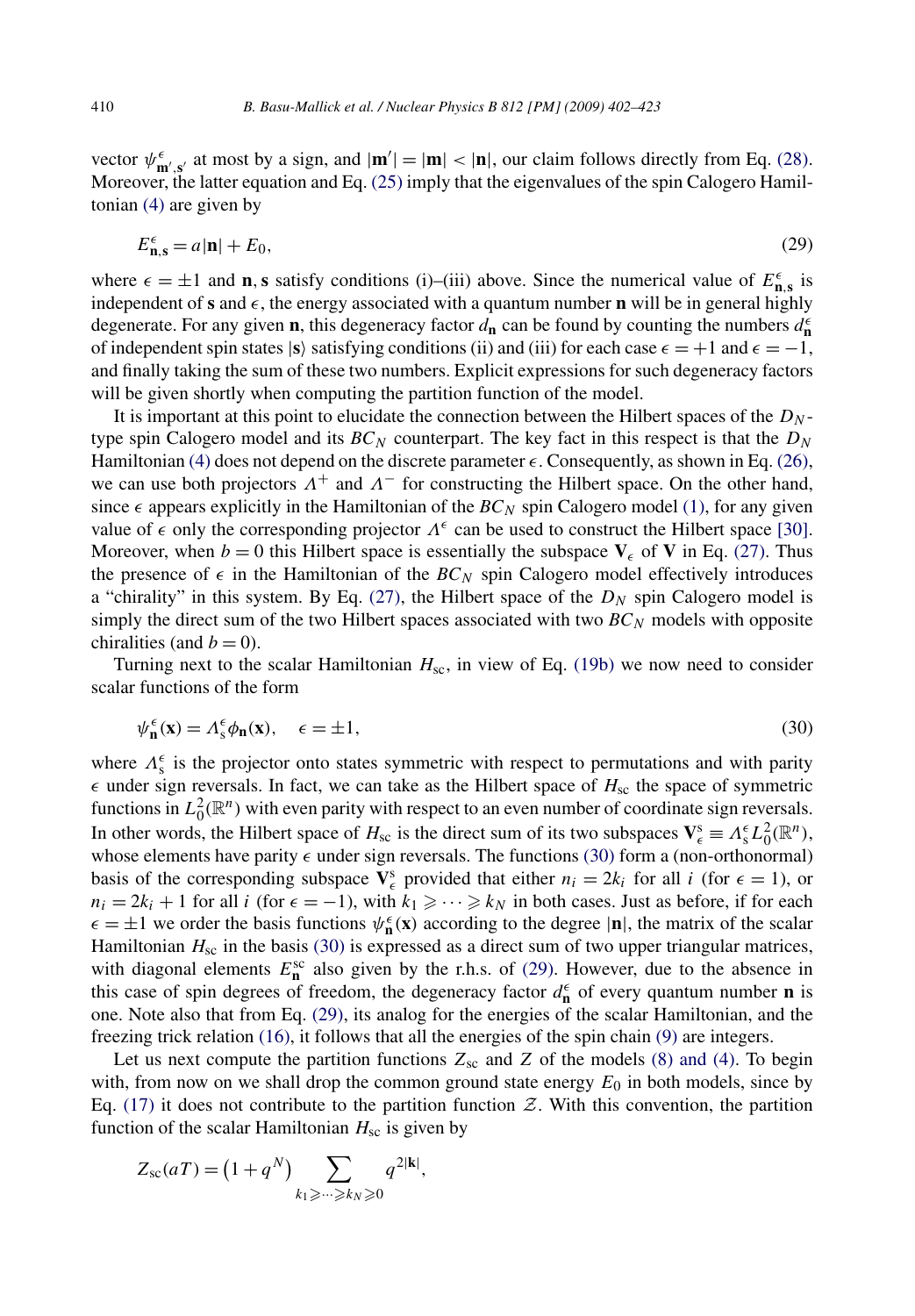<span id="page-9-0"></span>where  $q = e^{-1/(k_B T)}$ . The latter sum is easily recognized as the partition function

$$
Z_{\rm sc}^{(\rm B)}(aT) = \prod_{i=1}^{N} (1 - q^{2i})^{-1}
$$

of the scalar Calogero model of *BC<sup>N</sup>* type evaluated in Ref. [\[30\].](#page-20-0) We thus have

$$
Z_{\rm sc}(aT) = (1+q^N)Z_{\rm sc}^{(\rm B)}(aT) = (1-q^N)^{-1} \prod_{i=1}^{N-1} (1-q^{2i})^{-1}.
$$
 (31)

We are now ready to compute the partition function of the spin Hamiltonian *H* in Eq. [\(4\).](#page-3-0) As for the  $BC_N$  model [\[30\],](#page-20-0) it is convenient to deal separately with the cases of even and odd m.

# *3.1. Even m*

When *m* is even, condition (iii) above simplifies to

# (iii')  $s_i > 0$  for all *i*.

By Eq.  $(29)$ , after dropping  $E_0$  the partition function of the Hamiltonian  $(4)$  can be written as

$$
Z(aT) = \sum_{n_1 \ge \dots \ge n_N \ge 0} d_{\mathbf{n}} q^{|\mathbf{n}|},\tag{32}
$$

where  $d_{\bf n}$  is the spin degeneracy factor associated with the quantum number **n**. Writing

$$
\mathbf{n} = (\overbrace{k_1, \ldots, k_1}^{v_1}, \ldots, \overbrace{k_r, \ldots, k_r}^{v_r}), \quad k_1 > \cdots > k_r \geqslant 0,
$$
\n
$$
(33)
$$

and using the conditions (ii) and (iii'), we have

$$
d_{\mathbf{n}} = 2 \prod_{i=1}^{r} {m/2 \choose v_i} \equiv 2d(\mathbf{v}), \quad \mathbf{v} = (v_1, \dots, v_r),
$$
 (34)

where  $d(\mathbf{v})$  is the corresponding degeneracy factor for the  $BC_N$  type of spin Calogero model [\(1\)](#page-2-0) with even m, and the factor of 2 is due to the two values taken by  $\epsilon$  in Eq. (26). Note that with even *m*, and the factor of 2 is due to the two values taken by  $\epsilon$  in Eq. [\(26\).](#page-7-0) Note that  $\sum_{i=1}^{r} v_i = N$ , so that the multi-index  $\nu$  can be regarded as an element of the set  $\mathcal{P}_N$  of partitions of *N* (taking order into account). With the previous notation, Eq. (32) becomes

$$
Z(aT) = 2 \sum_{\nu \in P_N} d(\nu) \sum_{k_1 > \dots > k_r \ge 0} q^{\sum_{i=1}^r \nu_i k_i} = 2Z^{(\mathbf{B})}(aT),
$$
\n(35)

where

$$
Z^{(B)}(aT) = q^{-N} \sum_{\mathbf{v} \in \mathcal{P}_N} d(\mathbf{v}) \prod_{j=1}^r \frac{q^{N_j}}{1 - q^{N_j}}, \quad N_j \equiv \sum_{i=1}^j v_i,
$$

is the partition function of the su $(m)$  spin Calogero model of  $BC_N$  type with even *m*, cf. [\[30\].](#page-20-0) From Eqs. [\(17\), \(31\), \(35\)](#page-6-0) and the latter expression we finally obtain the following explicit formula for the partition function of the  $su(m)$  PF chain of  $D<sub>N</sub>$  type in the case of even *m*:

$$
\mathcal{Z}(T) = 2 \prod_{i=1}^{N-1} \left( 1 - q^{2i} \right) \sum_{\mathbf{v} \in \mathcal{P}_N} d(\mathbf{v}) \prod_{j=1}^{\ell(\mathbf{v})-1} \frac{q^{N_j}}{1 - q^{N_j}},\tag{36}
$$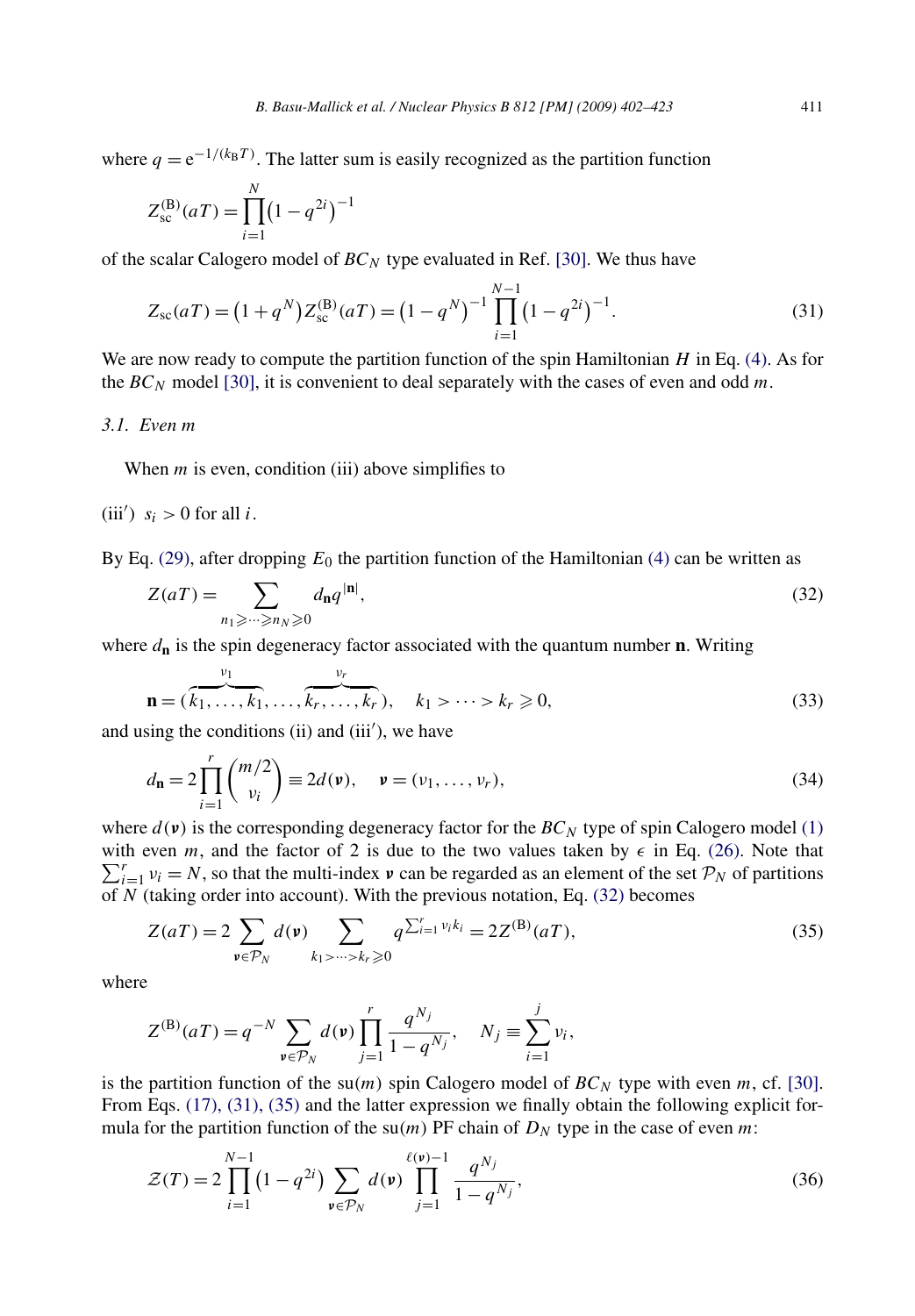<span id="page-10-0"></span>

Fig. 1. Plot of the degeneracies  $d_i$  versus the energies  $\mathcal{E}_i$  of the  $D_N$ -type spin chain [\(9\)](#page-4-0) with  $N = 10$  and  $m = 2$  (blue circles), compared to its  $BC_N$  counterpart [\(3\)](#page-3-0) (red squares). (Recall that the spectrum of the latter chain is independent of *β*.) (For interpretation of the references to color in this figure legend, the reader is referred to the web version of this article.)

where  $\ell(\nu) = r$  is the number of components of the multi-index  $\nu$ . The latter equation can be also written as

$$
\mathcal{Z}(T) = 2 \prod_{i=1}^{N-1} (1+q^i) \sum_{\mathbf{v} \in \mathcal{P}_N} d(\mathbf{v}) q^{\sum_{j=1}^{\ell(\mathbf{v})-1} N_j} \prod_{j=1}^{N-\ell(\mathbf{v})} (1-q^{N'_j}), \tag{37}
$$

where the positive integers  $N'_j$  are defined by

$$
\{N'_1,\ldots,N'_{N-\ell(\mathfrak{v})}\}=\{1,\ldots,N-1\}-\{N_1,\ldots,N_{\ell(\mathfrak{v})-1}\}.
$$

Note also that from the freezing trick relation [\(17\),](#page-6-0) its analog for the  $BC_N$  models, and Eqs. [\(31\)–](#page-9-0) [\(35\)](#page-9-0) one easily obtains the identity

$$
\mathcal{Z}(T) = 2\left(1 + q^N\right)^{-1} \mathcal{Z}^{(\mathrm{B})}(T) \quad \text{(even } m),\tag{38}
$$

where  $Z^{(B)}(T)$  is the partition function of the su(*m*) PF chain [\(3\)](#page-3-0) of  $BC_N$  type. The latter equation shows that even if the spectra of the  $D_N$  and  $BC_N$  chains are related in a simple way, they are essentially different; see, e.g., Fig. 1 for a comparison of these spectra in the case  $m = 2$  and  $N = 10$ .

For the simplest case of the spin- $\frac{1}{2}$  chain, we have  $v_i = 1$  for all *i*, and therefore  $\ell(\mathbf{v}) = N$ ,  $d(\mathbf{v}) = 1$  and  $N_j = j$ , so that Eq. (37) simplifies to

$$
\mathcal{Z}(T) = 2q^{\frac{1}{2}N(N-1)} \prod_{i=1}^{N-1} (1+q^i), \quad m = 2.
$$
 (39)

Thus, for spin  $\frac{1}{2}$  the spectrum of the chain [\(9\)](#page-4-0) is given by

$$
\mathcal{E}_j = \frac{1}{2}N(N-1) + j, \quad j = 0, 1, \dots, \frac{1}{2}N(N-1),
$$
\n(40)

and the degeneracy of the energy  $\mathcal{E}_j$  is twice the number  $Q_{N-1}(j)$  of partitions of the integer *j* into distinct parts no larger than  $N - 1$  (with  $Q_{N-1}(0) \equiv 1$ ).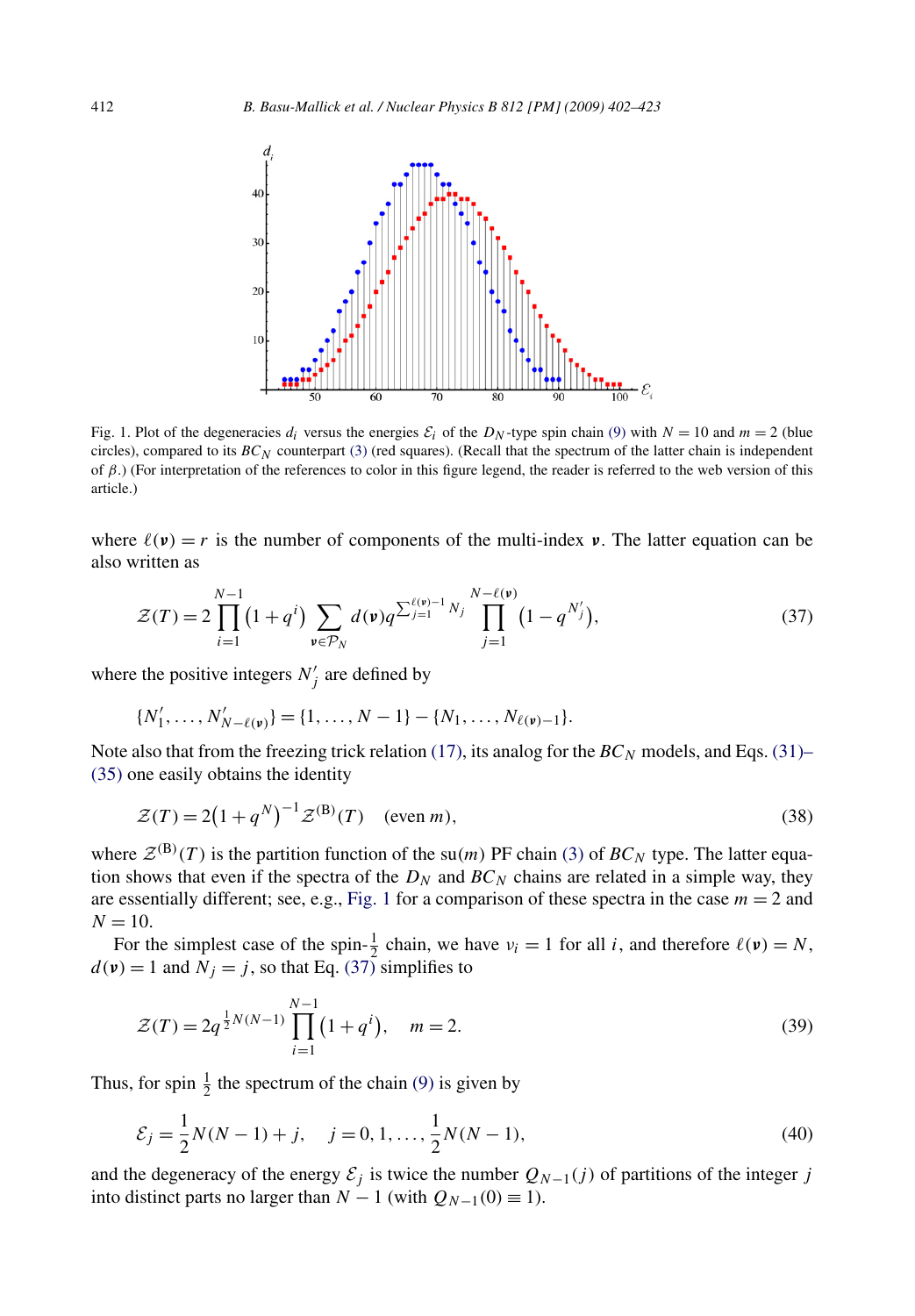# *3.2. Odd m*

Let us consider now the case of odd  $m$ . As for the  $BC_N$  chain, in this case it is convenient to slightly modify condition (i) above by first grouping the components of **n** with the same parity and then ordering separately the even and odd components. In other words, we shall write  $\mathbf{n} = (\mathbf{n}_e, \mathbf{n}_o)$ , where

$$
\mathbf{n}_{e} = (\overbrace{2k_{1}, \ldots, 2k_{1}}^{v_{1}}, \ldots, \overbrace{2k_{s}, \ldots, 2k_{s}}^{v_{s}}),
$$
\n
$$
\mathbf{n}_{o} = (\overbrace{2k_{s+1}+1, \ldots, 2k_{s+1}+1}^{v_{s+1}}, \ldots, \overbrace{2k_{r}+1, \ldots, 2k_{r}+1}^{v_{r}}),
$$

and

$$
k_1 > \cdots > k_s \geqslant 0, \qquad k_{s+1} > \cdots > k_r \geqslant 0.
$$

The spin degeneracy factor is now

$$
d_{\mathbf{n}} = d_s^-(\mathbf{v}) + d_s^+(\mathbf{v}) \equiv d_s(\mathbf{v}),\tag{41}
$$

where  $d_s^{\pm}(\nu)$  is the number of independent spin states  $|s\rangle$  satisfying conditions (ii) and (iii) with  $\epsilon = \pm 1$ , namely (cf. [\[30, Eq. \(28\)\]\)](#page-20-0)

$$
d_s^{\epsilon}(\mathbf{v}) = \prod_{i=1}^s \left(\frac{\frac{m+\epsilon}{2}}{\nu_i}\right) \cdot \prod_{i=s+1}^r \left(\frac{\frac{m-\epsilon}{2}}{\nu_i}\right). \tag{42}
$$

Calling

$$
\tilde{N}_j = \sum_{i=s+1}^j v_i, \quad j = s+1, \dots, r,
$$

and proceeding as before, we obtain

$$
Z(aT) = \sum_{\mathbf{v} \in \mathcal{P}_N} \sum_{s=0}^r d_s(\mathbf{v}) \sum_{\substack{k_1 > \dots > k_s \geq 0 \\ k_{s+1} > \dots > k_r \geq 0}} q^{\sum_{i=1}^s 2\nu_i k_i} q^{\sum_{i=s+1}^r \nu_i (2k_i+1)}
$$
  
=  $Z_+^{(B)}(aT) + Z_-^{(B)}(aT),$  (43)

where  $Z_{\pm}^{(B)}$  denote the partition functions of the su(*m*) spin Calogero models of  $BC_N$  type [\(1\)](#page-2-0) with odd *m* and  $\epsilon = \pm 1$ . Using the expressions of  $Z_{\pm}^{(B)}$  derived in Ref. [\[30\]](#page-20-0) we finally obtain

$$
Z(aT) = \sum_{\mathbf{v} \in \mathcal{P}_N} \sum_{s=0}^{\ell(\mathbf{v})} d_s(\mathbf{v}) q^{-(N+N_s)} \prod_{j=1}^s \frac{q^{2N_j}}{1-q^{2N_j}} \cdot \prod_{j=s+1}^{\ell(\mathbf{v})} \frac{q^{2\tilde{N}_j}}{1-q^{2\tilde{N}_j}}.
$$
(44)

Substituting the previous expression and [\(31\)](#page-9-0) into [\(17\),](#page-6-0) we immediately deduce the following explicit formula for the partition function of the  $su(m)$  PF chain of  $D<sub>N</sub>$  type for odd m: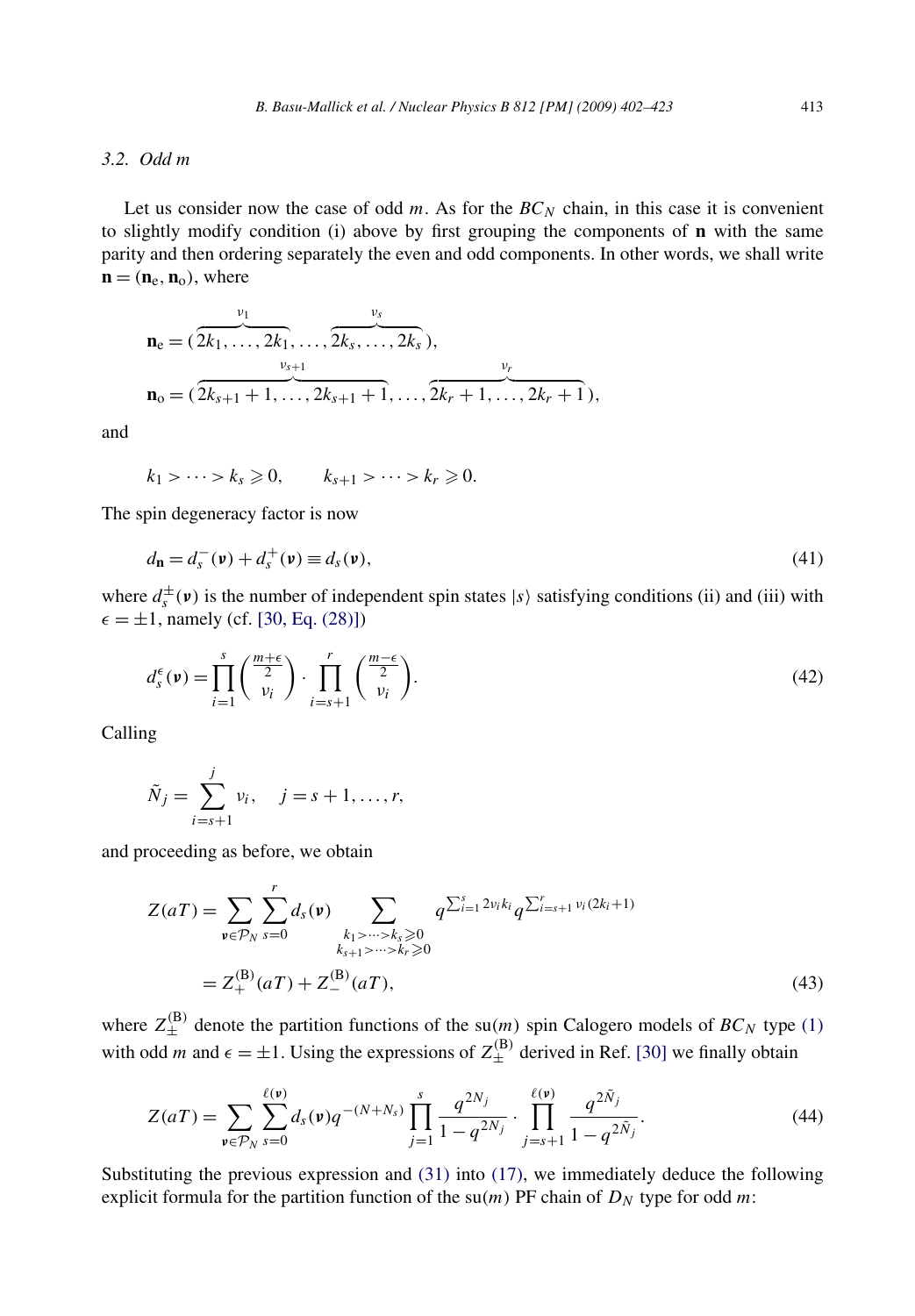<span id="page-12-0"></span>

Fig. 2. Plot of the degeneracies  $d_i$  versus the energies  $\mathcal{E}_i$  of the  $D_N$ -type spin chain [\(9\)](#page-4-0) with  $N = 10$  and  $m = 3$  (blue circles), compared to its *BC<sub>N</sub>* counterparts [\(3\)](#page-3-0) with  $\epsilon = 1$  (red squares) and  $\epsilon = -1$  (green rhombuses). (For interpretation of the references to color in this figure legend, the reader is referred to the web version of this article.)

$$
\mathcal{Z}(T) = \left(1 - q^N\right) \prod_{i=1}^{N-1} \left(1 - q^{2i}\right) \sum_{\mathbf{v} \in \mathcal{P}_N} \sum_{s=0}^{\ell(\mathbf{v})} d_s(\mathbf{v}) q^{-(N+N_s)} \prod_{j=1}^s \frac{q^{2N_j}}{1 - q^{2N_j}} \cdot \prod_{j=s+1}^{\ell(\mathbf{v})} \frac{q^{2\tilde{N}_j}}{1 - q^{2\tilde{N}_j}}.
$$
\n(45)

Equivalently (cf. Eqs. [\(31\) and \(43\)\)](#page-9-0)

$$
\mathcal{Z}(T) = \left(1 + q^N\right)^{-1} \left(\mathcal{Z}_+^{(\mathbf{B})}(T) + \mathcal{Z}_-^{(\mathbf{B})}(T)\right),\tag{46}
$$

where  $\mathcal{Z}_{\pm}^{(B)}(T)$  are the partition functions of the su $(m)$  PF chains [\(3\)](#page-3-0) of  $BC_N$  type for odd *m*. Note that the latter formula is also valid for even *m*, since in that case  $\mathcal{Z}_{+}^{(\mathbf{B})} = \mathcal{Z}_{-}^{(\mathbf{B})} = \mathcal{Z}^{(\mathbf{B})}$ . As in the case of even *m*, it is clear from Eq. (46) that the spectrum of the  $D<sub>N</sub>$  chain [\(9\)](#page-4-0) with odd *m* differs in a significant way from that of its *BC<sup>N</sup>* analog of either chirality; see Fig. 2 for a comparison of the spectra of these chains for  $m = 3$  and  $N = 10$ .

Eq. (46) can be used to verify that the expression (45) for the partition function of the  $su(m)$ PF spin chain of  $D_N$  type is a polynomial in  $q$ , as should be the case for a finite system with integer energies. To this end, recall from Ref. [\[34\]](#page-20-0) that the partition function  $\mathcal{Z}_{\epsilon}^{(B)}$  can be written as

$$
\mathcal{Z}_{\epsilon}^{(\mathbf{B})}(T) = \sum_{K=0}^{N} q^{K(K - \frac{1}{2}(1+\epsilon))} \prod_{i=K+1}^{N} \left(1 + q^{i}\right) \cdot \left[\frac{N}{K}\right]_{q} \mathcal{Z}_{N-K}^{(\mathbf{A})}\left(q; \frac{m-1}{2}\right),\tag{47}
$$

where  $\mathcal{Z}_{N-K}^{(A)}(q; \frac{m-1}{2})$  is the partition function of the su $(\frac{m-1}{2})$  PF spin chain of type A with *N* − *K* particles, and

$$
\begin{bmatrix} N \\ K \end{bmatrix}_q = \frac{(q)_N}{(q)_K (q)_{N-K}}, \qquad (q)_j \equiv \prod_{i=1}^j (1 - q^i).
$$

It can be shown that both the *q*-binomial coefficient  $\begin{bmatrix} N \\ K \end{bmatrix}_q$  and the partition function  $\mathcal{Z}_{N-K}^{(A)}$  are polynomials in *q*, cf. Refs. [\[32,43\].](#page-20-0) Since all the terms in the sum in the r.h.s. of Eq. (47) contain a factor of  $1 + q^N$  except for  $K = N$ , the partition function  $\mathcal{Z}_{\epsilon}^{(B)}$  can be expressed as

$$
\mathcal{Z}_{\epsilon}^{(\mathbf{B})}(T) = (1+q^N)\mathcal{P}_{\epsilon}(q) + q^{N(N-1)}q^{\frac{N}{2}(1-\epsilon)},
$$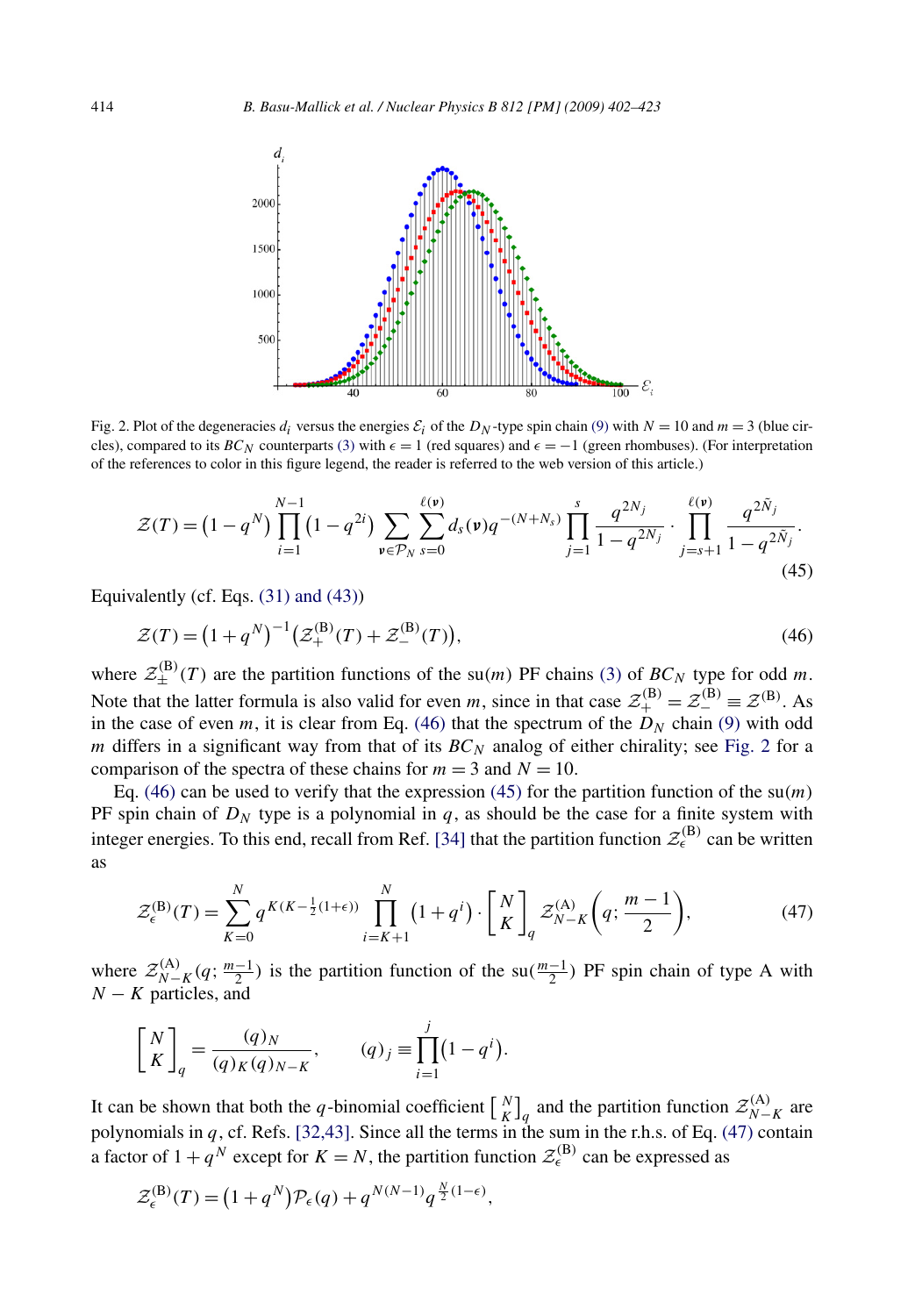<span id="page-13-0"></span>where

$$
\mathcal{P}_{\epsilon}(q) = \sum_{K=0}^{N-1} q^{K(K-\frac{1}{2}(1+\epsilon))} \prod_{i=K+1}^{N-1} \left(1+q^{i}\right) \cdot \left[\begin{matrix}N\\K\end{matrix}\right]_{q} \mathcal{Z}_{N-K}^{(\mathrm{A})}
$$

is a polynomial in *q*. Inserting the latter equations into [\(46\)](#page-12-0) we immediately conclude that

$$
\mathcal{Z}(T) = \sum_{K=0}^{N} q^{K(K-1)} \prod_{i=K}^{N-1} \left( 1 + q^i \right) \cdot \left[ \begin{array}{c} N \\ K \end{array} \right]_q \mathcal{Z}_{N-K}^{(\mathbf{A})} \left( q; \frac{m-1}{2} \right) \tag{48}
$$

is a polynomial in *q*, as claimed.

#### **4. Statistical analysis of the spectrum**

In this subsection we shall take advantage of the explicit expressions for the partition function of the su(*m*) PF chain of  $D<sub>N</sub>$  type [\(9\)](#page-4-0) just derived to check that its spectrum shares the global properties of the spectra of other spin chains of Haldane–Shastry type mentioned in the Introduction. In practice, in order to compute the spectrum for given values of *N* and *m* it is more efficient to use Eq. (48) for odd *m* and its analog for even *m*

$$
\mathcal{Z}(T) = 2\mathcal{Z}_N^{(A)}\left(q; \frac{m}{2}\right) \prod_{i=1}^{N-1} \left(1 + q^i\right),\tag{49}
$$

obtained from Eq. [\(38\)](#page-10-0) using Eq. (31) in Ref. [\[34\],](#page-20-0) together with the explicit expression

$$
\mathcal{Z}_{K}^{(A)}(q;n) = \sum_{M_1 + \dots + M_n = K} q^{\frac{1}{2} \sum_{j=1}^n M_j(M_j - 1)} \frac{(q)_K}{(q)_{M_1} \cdots (q)_{M_n}}
$$

derived in Ref. [\[32\].](#page-20-0) With the help of the previous formulas it is possible to determine the chain's spectrum for relatively large values of *N* and *m*; for instance, using MATHEMATICA<sup>TM</sup> on a personal computer it takes less than 10 seconds to evaluate the partition function in the case  $N = 50$  and  $m = 3$ .

In the first place, our calculations of the spectrum for a wide range of values of *m* and *N* show that the energies of the  $D<sub>N</sub>$  chain [\(9\)](#page-4-0) form a set of consecutive integers, as is the case for all the previously studied (non-supersymmetric) rational chains, of both types A and B [\[28,30\].](#page-20-0) As to the (normalized) level density

$$
f(\mathcal{E}) = m^{-N} \sum_{i=1}^{L} d_i \delta(\mathcal{E} - \mathcal{E}_i),
$$
\n(50)

where  $\mathcal{E}_1 < \cdots < \mathcal{E}_L$  are the distinct energy levels and  $d_i$  is the degeneracy of  $\mathcal{E}_i$ , we have verified that when *N* is sufficiently large it can be approximated with great accuracy by the Gaussian law

$$
g(\mathcal{E}) = \frac{1}{\sqrt{2\pi}\sigma} e^{-\frac{(\mathcal{E} - \mu)^2}{2\sigma^2}}
$$
(51)

with parameters  $\mu$  and  $\sigma$  given by the mean and standard deviation of the chain's spectrum. Since the energy levels are consecutive integers, this means that

$$
\frac{d_i}{m^N} \simeq g(\mathcal{E}_i) \quad (N \gg 1). \tag{52}
$$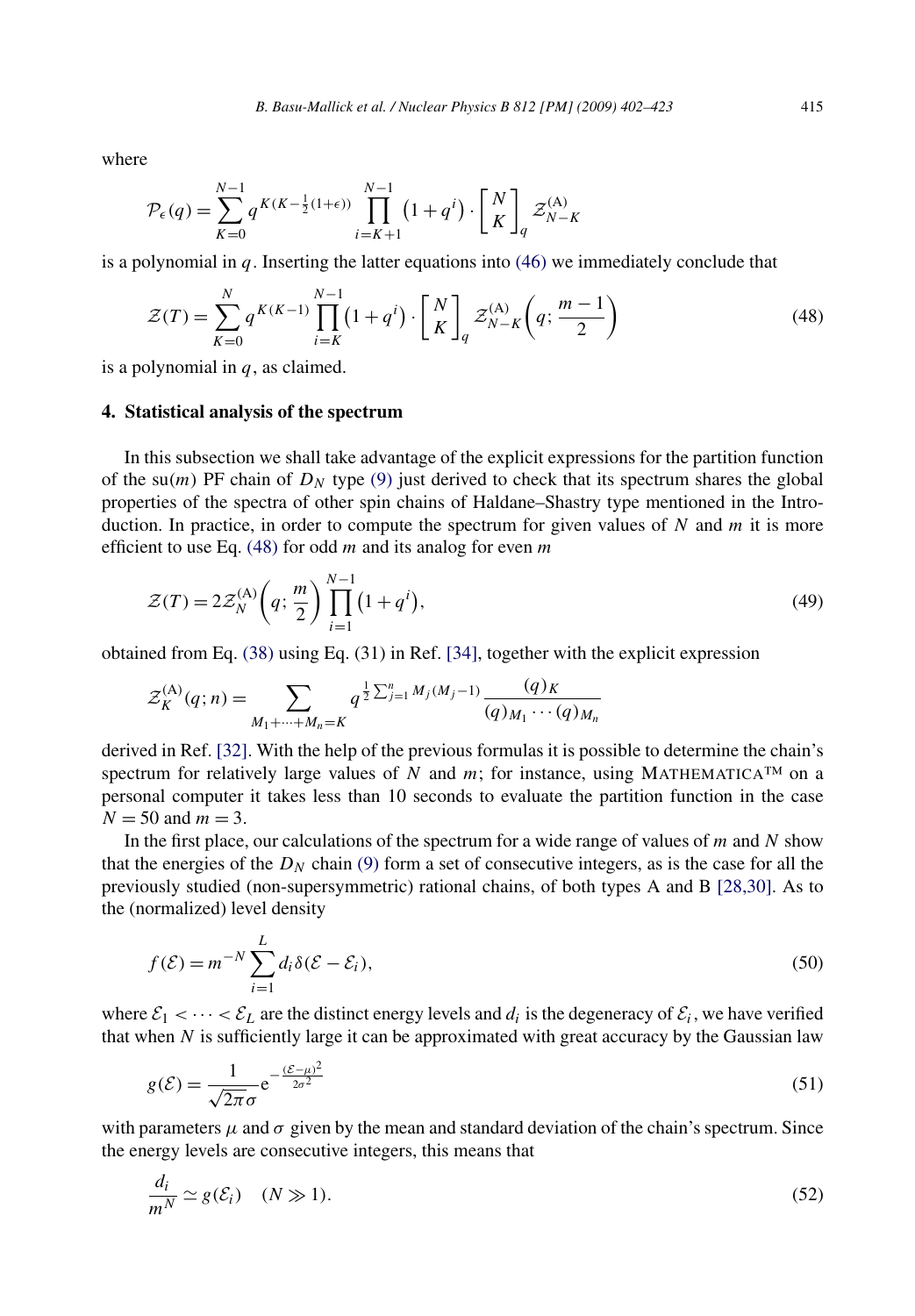<span id="page-14-0"></span>

Fig. 3. Plot of the Gaussian distribution [\(51\)](#page-13-0) (continuous red line) versus the l.h.s. of Eq. [\(52\)](#page-13-0) (blue dots) in the case  $m = 2$ and  $N = 20$ . The root mean square error (normalized to the mean) of the adjustment is  $3.01 \times 10^{-2}$ . (For interpretation of the references to color in this figure legend, the reader is referred to the web version of this article.)

As an illustration, in Fig. 3 we have plotted both sides of the latter equation in the case  $m = 2$ and  $N = 20$ .

In view of the approximate relation [\(52\),](#page-13-0) it is of interest to evaluate the mean and standard deviation of the energy in closed form for arbitrary values of *N* and *m*. This can be done in essentially the same way as for the  $BC_N$  chain [\(3\),](#page-3-0) using the formulas for the traces of the spin operators  $S_{ij}$ ,  $S_i$  and  $\tilde{S}_{ij}$  in Ref. [\[31\].](#page-20-0) Indeed, setting

$$
h_{ij} = (\xi_i - \xi_j)^{-2}, \qquad \tilde{h}_{ij} = (\xi_i + \xi_j)^{-2},
$$

the mean energy is given by

$$
\mu = m^{-N} \operatorname{tr} \mathcal{H} = \left(1 + \frac{1}{m}\right) \sum_{i \neq j} (h_{ij} + \tilde{h}_{ij}).
$$

The sum in the r.h.s. of the previous equation is clearly half the maximum energy  $\mathcal{E}_{\text{max}}$  of the Hamiltonian  $(9)$ , so that by Eq.  $(61)$  below we have

$$
\mu = \frac{1}{2} \left( 1 + \frac{1}{m} \right) N(N - 1). \tag{53}
$$

Similarly, the variance of the energy is given by

$$
\sigma^2 = \frac{\text{tr}(\mathcal{H}^2)}{m^N} - \mu^2 = 2\left(1 - \frac{1}{m^2}\right) \sum_{i \neq j} \left(h_{ij}^2 + \tilde{h}_{ij}^2\right) - \frac{4}{m^2} (1 - p) \sum_{i \neq j} h_{ij} \tilde{h}_{ij},
$$

where  $p$  is the parity of  $m$ , and we have used Eq. (A6) in Ref. [\[30\].](#page-20-0) From Eqs. (A8), (A9) and (A12) of the latter reference with  $\beta = 0$ , one easily obtains

$$
\sigma^2 = \frac{1}{36} \left( 1 - \frac{1}{m^2} \right) N(N-1)(4N+1) - \frac{1}{4m^2} (1-p) N(N-1).
$$
 (54)

With the help of the above expressions for  $\mu$  and  $\sigma$ , we can show that Eq. [\(46\)](#page-12-0) is compatible with the fact that the level densities of the three chains  $H$  and  $H^{(B)}$  with  $\epsilon = \pm 1$  are approximately Gaussian for large *N*. Indeed, writing [\(46\)](#page-12-0) as

$$
(1+q^N)\mathcal{Z}(T) = \mathcal{Z}_+^{(\mathbf{B})}(T) + \mathcal{Z}_-^{(\mathbf{B})}(T)
$$
\n(55)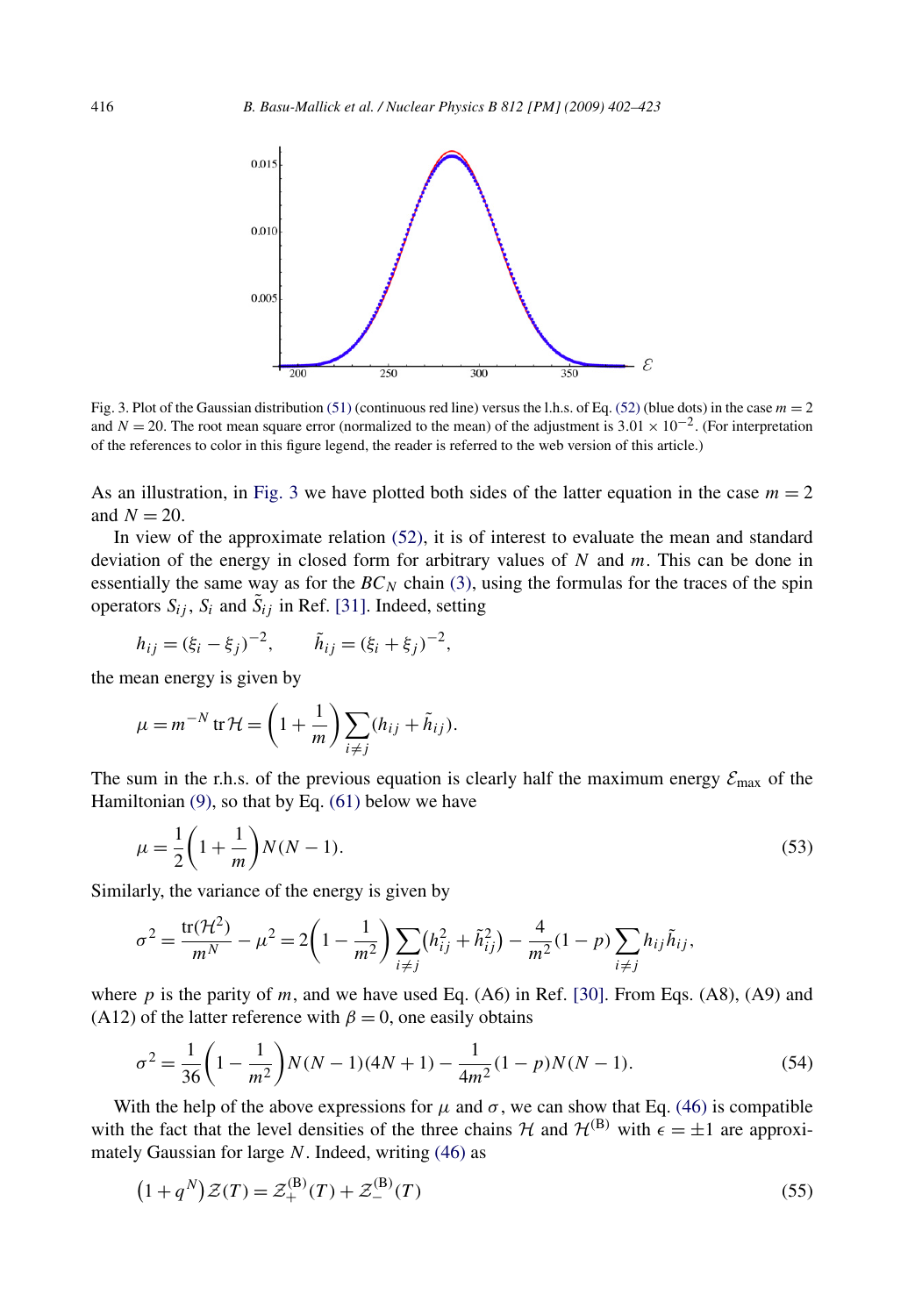<span id="page-15-0"></span>we see that the l.h.s. of [\(55\)](#page-14-0) represents the superposition of the spectrum of the  $D<sub>N</sub>$  chain [\(9\)](#page-4-0) and its translation by *N*, whose level density tends to the sum of the Gaussian  $g(E)$  in [\(51\)](#page-13-0) and its translate  $g(\mathcal{E} - N)$  as  $N \to \infty$ . But in this limit we have  $N \ll \sigma = O(N^{3/2})$ , so that  $g(\mathcal{E})$  +  $g(\mathcal{E} - N) \simeq 2g(\mathcal{E})$ . Similarly, the r.h.s. of Eq. [\(55\)](#page-14-0) is the partition function of the superposition of the spectra of the chain Hamiltonians [\(3\)](#page-3-0) with  $\epsilon = \pm 1$ , whose level density for large *N* is approximately the sum of two Gaussians with the same standard deviation as [\(51\)](#page-13-0) and mean equal to  $\mu + \frac{N}{2}(1 - \frac{\epsilon p}{m})$ , cf. Ref. [\[30\].](#page-20-0) Hence as  $N \to \infty$  the level density of the r.h.s. of [\(55\)](#page-14-0) is approximately given by

$$
g\left(\mathcal{E} - \frac{N}{2}\left(1 + \frac{p}{m}\right)\right) + g\left(\mathcal{E} - \frac{N}{2}\left(1 - \frac{p}{m}\right)\right) \simeq 2g(\mathcal{E}),
$$

as the l.h.s.

Let us consider now the distribution of the spacings between consecutive levels in the "un-folded" spectrum. Recall [\[44\],](#page-21-0) to begin with, that the unfolding of the levels  $\mathcal{E}_i$  of a spectrum is the mapping  $\mathcal{E}_i \mapsto \eta_i \equiv \eta(\mathcal{E}_i)$ , where  $\eta(\mathcal{E})$  is the continuous part of the cumulative level density

$$
F(\mathcal{E}) \equiv \int_{-\infty}^{\mathcal{E}} f(\mathcal{E}') d\mathcal{E}' = m^{-N} \sum_{i; \mathcal{E}_i \leq \mathcal{E}} d_i.
$$

The unfolding mapping makes it possible to compare different spectra in a consistent way, since the unfolded spectrum  $\{\eta_i\}_{i=1}^L$  can be shown to be uniformly distributed regardless of the initial level density. In our case, by the above discussion we can take  $\eta(\mathcal{E})$  as the cumulative Gaussian density [\(51\),](#page-13-0) namely

$$
\eta(\mathcal{E}) = \int_{-\infty}^{\mathcal{E}} g(\mathcal{E}') d\mathcal{E}' = \frac{1}{2} \bigg[ 1 + \text{erf}\bigg(\frac{\mathcal{E} - \mu}{\sqrt{2}\sigma}\bigg) \bigg].
$$
\n(56)

One then defines the normalized spacings

 $\overline{a}$ 

$$
s_i = (\eta_{i+1} - \eta_i)/\Delta, \quad i = 1, ..., L - 1,
$$

where  $\Delta \equiv (\eta_L - \eta_1)/(L - 1)$  is the mean spacing of the unfolded energies, so that  $\{s_i\}_{i=1}^{L-1}$  has unit mean. According to a well-known conjecture of Berry and Tabor, for a quantum integrable system the density  $p(s)$  of normalized spacings should be given by Poisson's law  $p(s) = e^{-s}$ . By contrast, for a system whose classical counterpart is chaotic, it is generally believed that the spacings distribution follows instead Wigner's law  $p(s) = (\pi s/2) \exp(-\pi s^2/4)$ , typical of the Gaussian ensembles in random matrix theory [\[44\].](#page-21-0)

We shall now see that the spacings distribution of the PF chain of  $D<sub>N</sub>$  type [\(9\)](#page-4-0) follows neither Poisson's nor Wigner's law, as is the case for all spin chains of HS type studied so far [\[29,30,33–35\].](#page-20-0) More precisely, we will show that the cumulative spacings distribution  $P(s) \equiv \int_0^s p(s') ds'$  is approximately given by

$$
P(s) \simeq 1 - \frac{2}{\sqrt{\pi} s_{\text{max}}} \sqrt{\log \left( \frac{s_{\text{max}}}{s} \right)},\tag{57}
$$

where  $s_{\text{max}}$  is the maximum spacing. In fact, as proved in Ref. [\[30\],](#page-20-0) the previous approximation necessarily holds for *any* spectrum  $\mathcal{E}_{min} \equiv \mathcal{E}_1 < \cdots < \mathcal{E}_L \equiv \mathcal{E}_{max}$  satisfying the following conditions: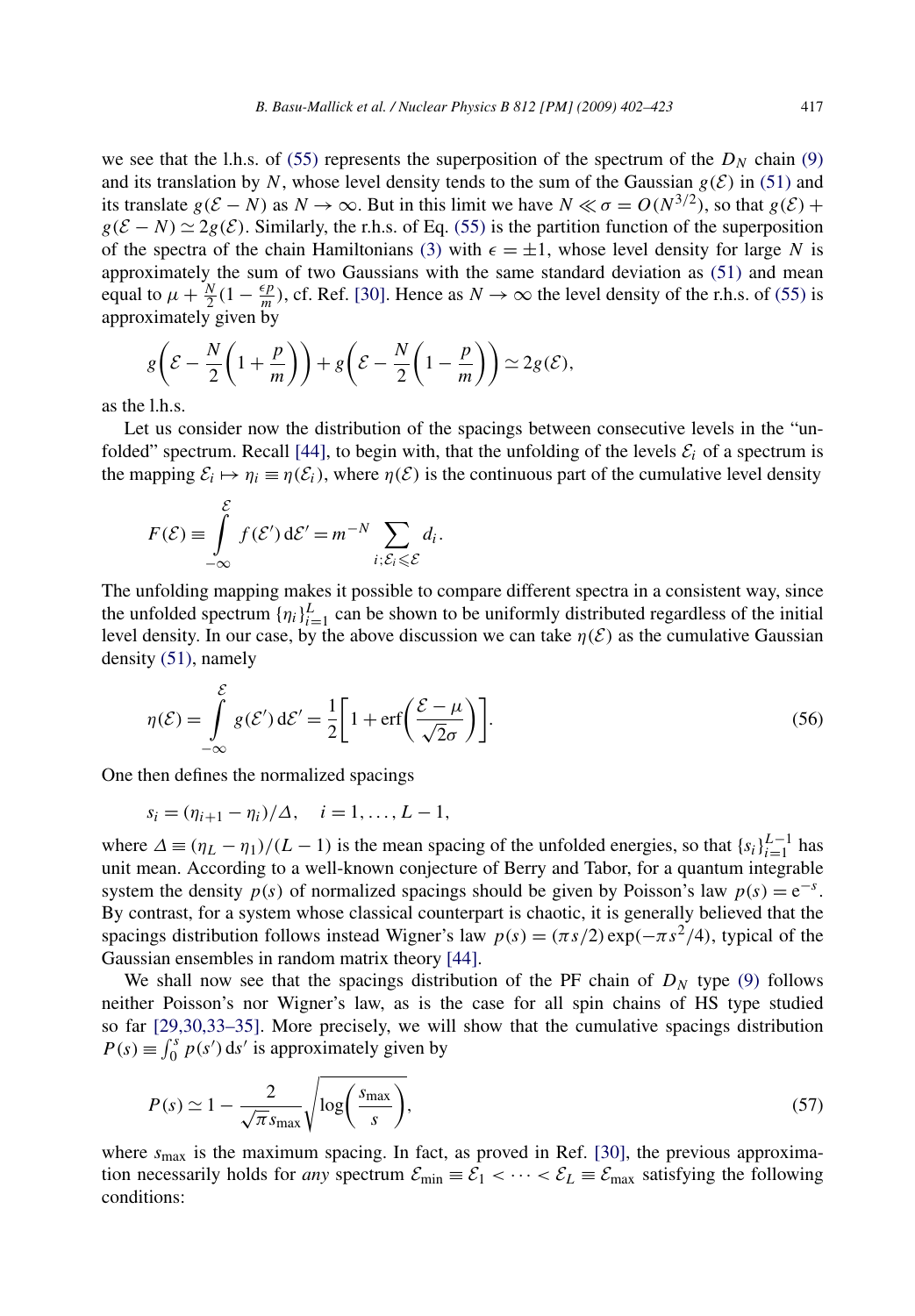- <span id="page-16-0"></span>(i) The energies are equally spaced, i.e.,  $\mathcal{E}_{i+1} - \mathcal{E}_i = \delta \mathcal{E}$  for  $i = 1, \ldots, L - 1$ .
- (ii) The level density (normalized to unity) is approximately given by the Gaussian law [\(51\).](#page-13-0)
- (iii)  $\mathcal{E}_{\text{max}} \mu$ ,  $\mu \mathcal{E}_{\text{min}} \gg \sigma$ .
- (iv)  $\mathcal{E}_{min}$  and  $\mathcal{E}_{max}$  are approximately symmetric with respect to  $\mu$ , namely  $|\mathcal{E}_{min}+\mathcal{E}_{max}-2\mu| \ll$  $\mathcal{E}_{\text{max}} - \mathcal{E}_{\text{min}}.$

Moreover, when these conditions are satisfied the maximum spacing can be estimated with great accuracy as

$$
s_{\text{max}} = \frac{\mathcal{E}_{\text{max}} - \mathcal{E}_{\text{min}}}{\sqrt{2\pi}\sigma}.
$$
\n(58)

It should also be noted that Eq. [\(57\)](#page-15-0) is valid only for spacings  $s \in [s_0, s_{\text{max}}]$ , where

$$
s_0 = s_{\text{max}} \mathrm{e}^{-\frac{\pi}{4} s_{\text{max}}^2} \ll s_{\text{max}} \tag{59}
$$

is the unique zero of the r.h.s. of [\(57\)](#page-15-0) (the inequality in (59) follows easily from condition (iii) and Eq. (58)).

We shall next check that conditions (i)–(iv) above are indeed satisfied by the spectrum of the chain [\(9\)](#page-4-0) when  $N \gg 1$ . In fact, we already known that conditions (i) (with  $\delta \mathcal{E} = 1$ ) and (ii) hold. In order to verify condition (iii), we first need to compute the maximum and minimum energies  $\mathcal{E}_{\text{max}}$  and  $\mathcal{E}_{\text{min}}$ . The maximum energy is clearly

$$
\mathcal{E}_{\text{max}} = 2 \sum_{i \neq j} \left[ (\xi_i - \xi_j)^{-2} + (\xi_i + \xi_j)^{-2} \right],\tag{60}
$$

whose corresponding eigenvectors are the spin states symmetric under permutations and with parity  $\pm 1$  under spin reversals. Since  $\mathcal{E}_{\text{max}}$  is independent of *m*, it is most easily computed for the spin- $\frac{1}{2}$  chain, whose spectrum is explicitly given in Eq. [\(40\).](#page-10-0) We thus obtain

$$
\mathcal{E}_{\text{max}} = N(N-1). \tag{61}
$$

As to the minimum energy, Eq. [\(55\)](#page-14-0) implies that

$$
\mathcal{E}_{\min} = \min(\mathcal{E}_{\min,-}^{(B)}, \mathcal{E}_{\min,+}^{(B)}),
$$

where the minimum energies  $\mathcal{E}_{\min,\epsilon}^{(B)}$  of the  $BC_N$  chain [\(3\)](#page-3-0) were computed in Ref. [\[30\].](#page-20-0) From Eqs. (B1)–(B2) of the latter reference it easily follows that  $\mathcal{E}_{\min,+}^{(B)} \leq \mathcal{E}_{\min,-}^{(B)}$ , so that

$$
\mathcal{E}_{\min} = \frac{N^2}{m} - \frac{N}{2} \left( 1 + \frac{p}{m} \right) + \frac{1}{2m} (m + p - 2l) \left( l - mp\theta (2l - m - 1) \right),\tag{62}
$$

with

$$
l = N \mod \frac{m}{2}(1+p).
$$

From Eqs. [\(53\), \(54\), \(61\) and \(62\)](#page-14-0) it immediately follows that  $(\mathcal{E}_{\text{max}} - \mu)/\sigma$  and  $(\mathcal{E}_{\text{min}} - \mu)/\sigma$ are both  $O(N^{1/2})$  as  $N \to \infty$ , so that condition (iii) is also satisfied. Finally, from the latter equations it also follows that  $\mathcal{E}_{min} + \mathcal{E}_{max} - 2\mu$  is at most  $O(N)$  while  $\mathcal{E}_{max} - \mathcal{E}_{min} = O(N^2)$ , which proves condition (iv).

The previous argument shows that the cumulative spacings distribution of the  $D<sub>N</sub>$  chain [\(9\)](#page-4-0) should be well approximated by the r.h.s. of Eq.  $(57)$  when *N* is sufficiently large. We have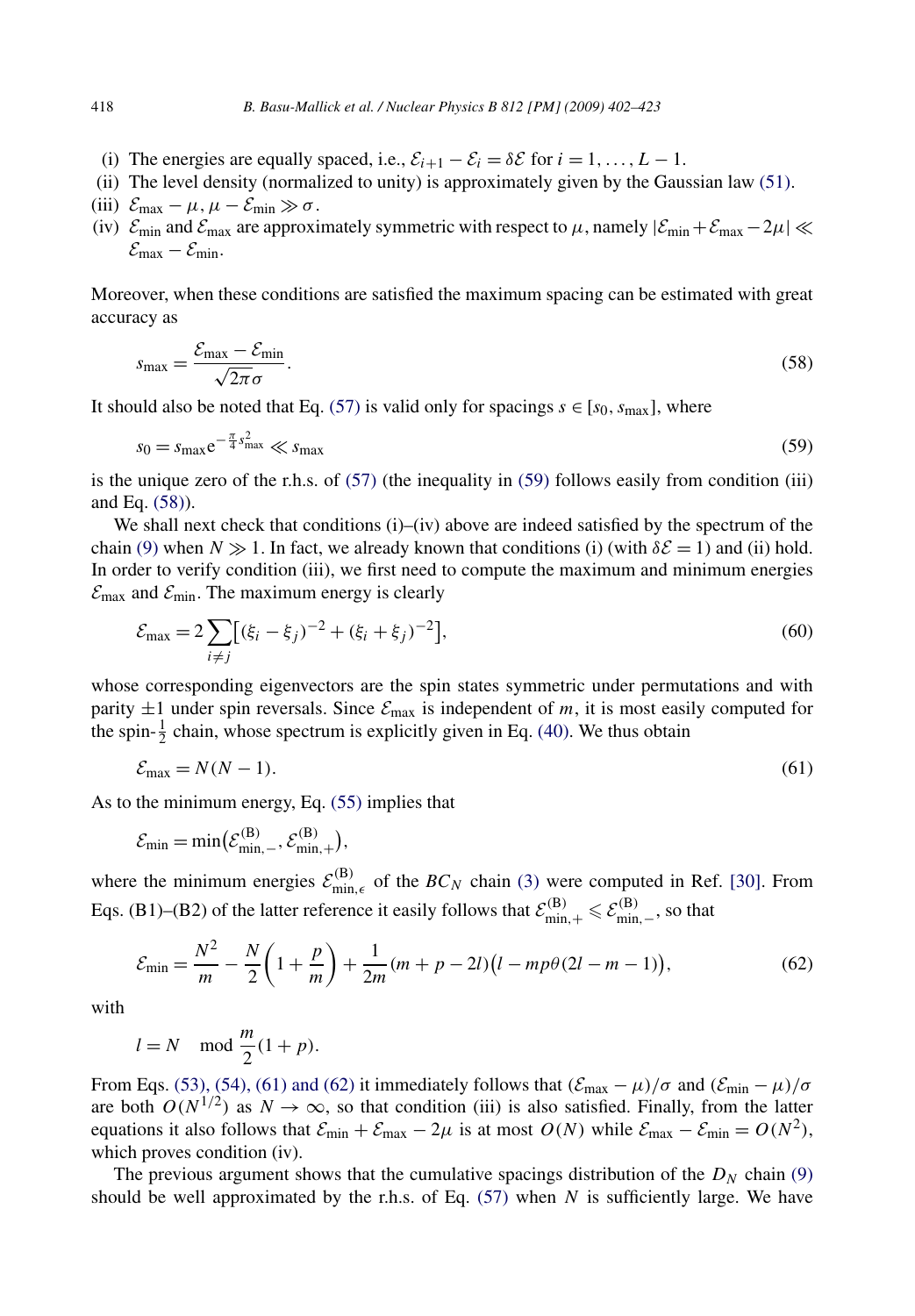<span id="page-17-0"></span>

Fig. 4. Cumulative spacings distribution  $P(s)$  and its approximation [\(57\)](#page-15-0) (continuous red line) for  $N = 20$  and  $m = 2$ . For convenience, we have also represented Poisson's (green, long dashes) and Wigner's (green, short dashes) cumulative distributions. (For interpretation of the references to color in this figure legend, the reader is referred to the web version of this article.)

verified that [\(57\)](#page-15-0) is indeed in excellent agreement with the numerical data for many different values of *N* and *m*. For instance, in the case  $N = 20$  and  $m = 2$  presented in Fig. 4 the root mean square error (normalized to the mean) of the adjustment of  $P(s)$  to the r.h.s. of Eq. [\(57\)](#page-15-0) is  $1.03 \times 10^{-2}$ , and this error decreases to  $4.69 \times 10^{-4}$  when  $N = 100$ . It should be stressed that the approximation [\(57\)](#page-15-0) contains no free parameters, since the maximum spacing  $s_{\text{max}}$  is completely determined as a function of *N* and *m* by Eqs. [\(54\), \(58\), \(61\) and \(62\).](#page-14-0) In fact, from the latter equations it immediately follows that for large *N* the maximum spacing is asymptotically given by

$$
s_{\max} \simeq \frac{3}{\sqrt{2\pi}} \sqrt{\frac{m-1}{m+1}} N^{1/2} + O(N^{-1/2}),\tag{63}
$$

as for the (non-supersymmetric) PF chains of *BC<sup>N</sup>* type [\[30\].](#page-20-0)

#### **5. The ferromagnetic case**

The ferromagnetic spin chain of  $D<sub>N</sub>$  type with Hamiltonian

$$
\mathcal{H}_{\rm F} = \sum_{i \neq j} \left[ \frac{1 - S_{ij}}{(\xi_i - \xi_j)^2} + \frac{1 - \tilde{S}_{ij}}{(\xi_i + \xi_j)^2} \right] \tag{64}
$$

and its corresponding spin model

$$
H_{\rm F} = -\sum_{i} \partial_{x_i}^{2} + \frac{a^2}{4} r^2 + a \sum_{i \neq j} \left[ \frac{a - S_{ij}}{(x_{ij}^{-})^2} + \frac{a - \tilde{S}_{ij}}{(x_{ij}^{+})^2} \right]
$$

can be studied in much the same way as their antiferromagnetic versions  $(4)$ – $(9)$ . Since now

$$
H_{\mathcal{F}} = H'|_{K_{ij} \to S_{ij}, K_i \to \epsilon S_i},\tag{65}
$$

we must replace the operator  $\Lambda^{\epsilon}$  in Eq. [\(26\)](#page-7-0) by the projector  $\Lambda_{s}^{\epsilon}$  onto states *symmetric* under simultaneous permutations of the particles' spatial and spin coordinates, and with parity  $\epsilon$  under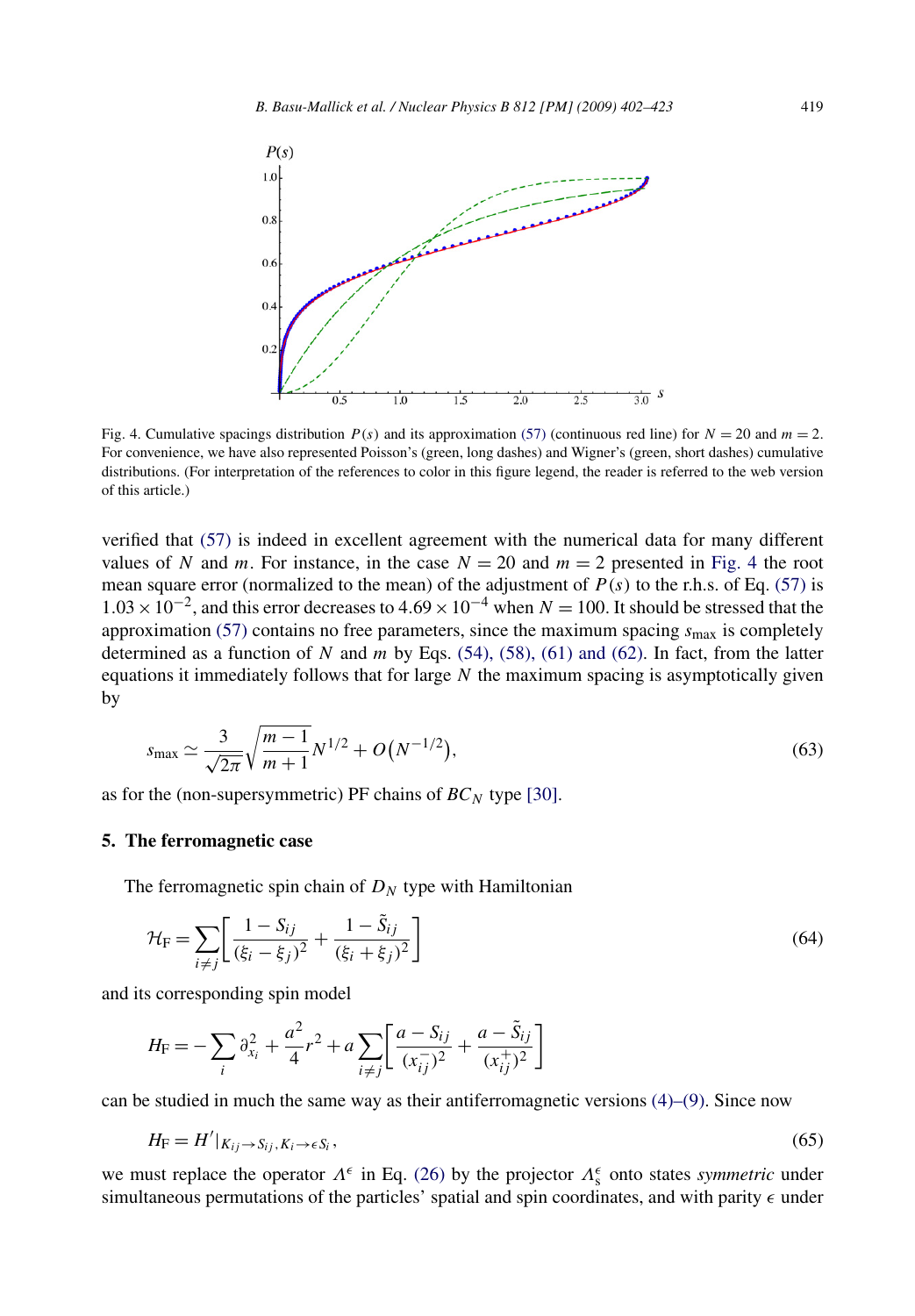<span id="page-18-0"></span>sign reversal of coordinates and spin. Hence condition (ii) above for the new basis states

$$
\tilde{\psi}_{n,s}^{\epsilon} \equiv \Lambda_s^{\epsilon} (\phi_n(x)|s\rangle), \quad \epsilon = \pm 1,
$$

should now read

(ii')  $s_i \ge s_j$  whenever  $n_i = n_j$  and  $i < j$ .

As a result, the degeneracy factors  $d(\bf{v})$  and  $d_s(\bf{v})$  in Eqs. [\(34\) and \(41\)](#page-9-0) should be replaced by their "bosonic" versions

$$
d_{\mathrm{F}}(\mathbf{v}) = \prod_{i=1}^{r} \binom{\frac{m}{2} + v_i - 1}{v_i}
$$

and

$$
d_{\mathrm{F},s}(\mathbf{v})=d_{\mathrm{F},s}^-(\mathbf{v})+d_{\mathrm{F},s}^+(\mathbf{v}),
$$

where

$$
d_{\mathrm{F},s}^{\epsilon}(\mathbf{v}) = \prod_{i=1}^{s} \binom{\frac{m+\epsilon}{2} + \nu_i - 1}{\nu_i} \cdot \prod_{i=s+1}^{r} \binom{\frac{m-\epsilon}{2} + \nu_i - 1}{\nu_i}.
$$

Therefore the partition function of the ferromagnetic su(*m*) PF chain of  $D<sub>N</sub>$  type [\(64\)](#page-17-0) is still given by Eq. [\(36\)](#page-9-0) (for even *m*) or [\(45\)](#page-12-0) (for odd *m*), but with  $d(\mathbf{v})$  and  $d_s(\mathbf{v})$  replaced respectively by  $d_F(\nu)$  and  $d_{F,s}(\nu)$ .

On the other hand, the chains [\(9\) and \(64\)](#page-4-0) are obviously related by

$$
\mathcal{H}_{\rm F} + \mathcal{H} = 2 \sum_{i \neq j} \left[ (\xi_i - \xi_j)^{-2} + (\xi_i + \xi_j)^{-2} \right] = N(N - 1),\tag{66}
$$

where we have used Eqs. [\(60\)–\(61\).](#page-16-0) Thus the partition functions  $\mathcal Z$  and  $\mathcal Z_F$  of  $\mathcal H$  and  $\mathcal H_F$  satisfy the remarkable identity

$$
\mathcal{Z}_{\mathcal{F}}(q) = q^{N(N-1)} \mathcal{Z}(q^{-1}).\tag{67}
$$

This is a manifestation of the boson–fermion duality discussed in detail in Ref. [\[45\]](#page-21-0) for the  $\text{su}(m|n)$  supersymmetric HS spin chain, since the ferromagnetic (respectively antiferromagnetic) chain can be regarded as purely bosonic (respectively fermionic). For instance, using the latter identity and Eq. [\(39\)](#page-10-0) we easily obtain the following expression for the partition function of the ferromagnetic spin- $\frac{1}{2}$  chain:

$$
\mathcal{Z}_{F}(T) = 2 \prod_{i=1}^{N-1} (1 + q^{i}), \quad m = 2.
$$
 (68)

With the help of the duality relation (67) and the elementary *q*-number identity

$$
(q^{-1})_K = (-1)^K q^{-\frac{1}{2}K(K+1)}(q)_K
$$

it is straightforward to derive the analogs of Eqs. [\(48\) and \(49\)](#page-13-0) for the ferromagnetic chain [\(64\).](#page-17-0) Calling  $\mathcal{Z}_{K,\mathrm{F}}^{(A)}(q;n)$  the partition function of the su(*n*) ferromagnetic PF chain of type A for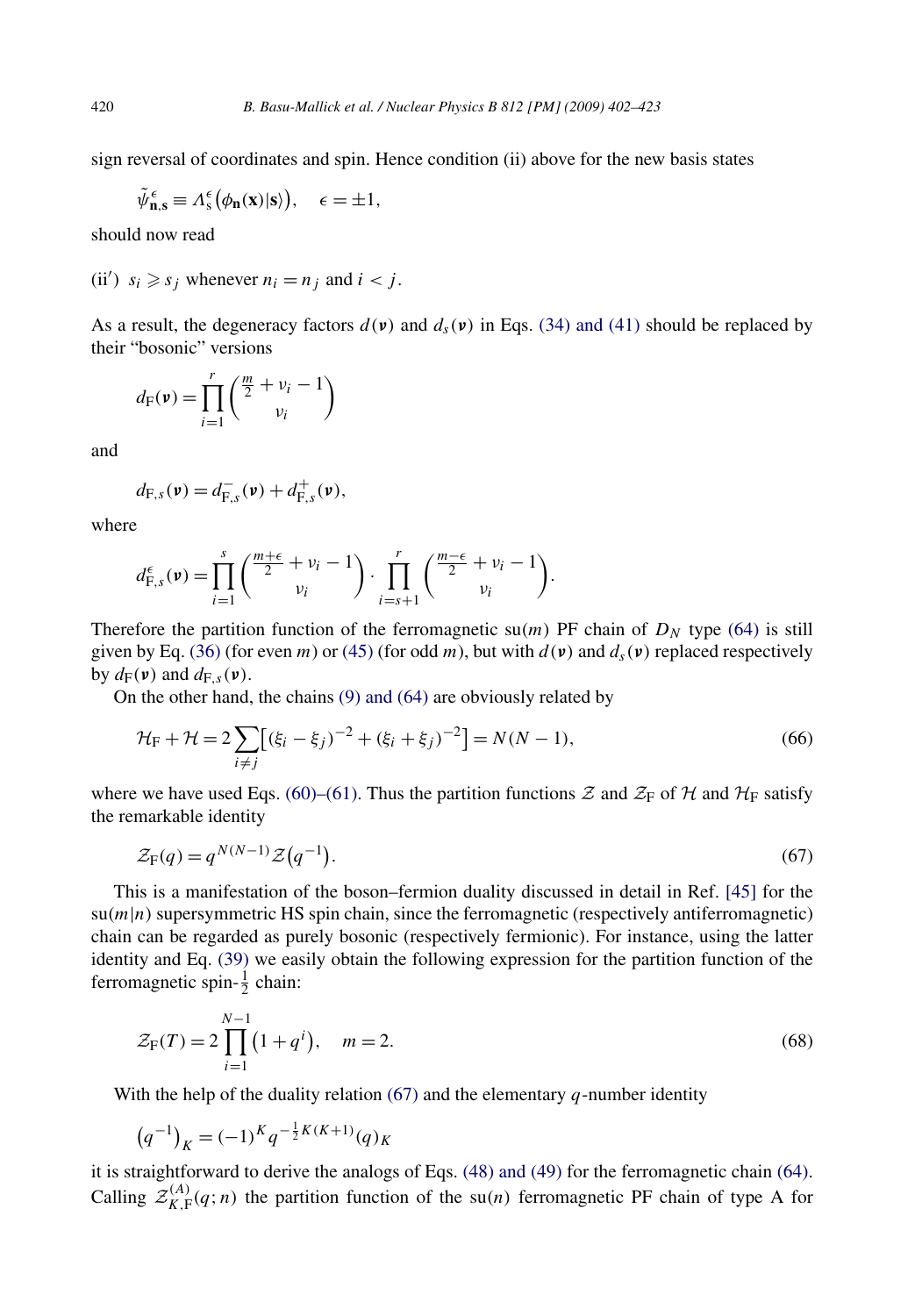*K* spins, given by [\[32\]](#page-20-0)

$$
\mathcal{Z}_{K,\mathrm{F}}^{(A)}(q;n) = \sum_{M_1 + \dots + M_n = K} \frac{(q)_K}{(q)_{M_1} \cdots (q)_{M_n}},
$$

we obtain in this way

$$
\mathcal{Z}(T) = 2\mathcal{Z}_{N,\mathrm{F}}^{(A)}\left(q; \frac{m}{2}\right) \prod_{i=1}^{N-1} \left(1 + q^i\right)
$$

for even *m*, and

$$
\mathcal{Z}(T) = \sum_{K=0}^{N} \prod_{i=K}^{N-1} \left(1 + q^i\right) \cdot \left[\begin{array}{c} N \\ K \end{array}\right]_q \mathcal{Z}_{N-K,\mathrm{F}}^{(\mathrm{A})} \left(q; \frac{m-1}{2}\right)
$$

for odd *m*. Finally, from the duality relation [\(66\)](#page-18-0) it clearly follows that the statistical properties of the spectrum of  $H_F$  are identical to those of  $H$ , namely when N is large enough the level density is approximately Gaussian, and the spacings distribution follows Eq. [\(57\)](#page-15-0) with great accuracy.

#### **6. Concluding remarks**

In this article we compute the spectrum and partition function of the  $su(m)$  spin Calogero model of  $D_N$  type and its associated PF spin chain. Even though the Hamiltonian of the  $D_N$ type su(*m*) spin Calogero model [\(4\)](#page-3-0) can be obtained by taking the  $b \rightarrow 0$  limit of its  $BC_N$ counterpart [\(1\),](#page-2-0) it is found that the Hilbert spaces of these two models differ in a significant way. More precisely, we establish that the Hilbert space of the spin Calogero model of  $D<sub>N</sub>$  type can be expressed as the direct sum of the Hilbert spaces of two different  $BC_N$  models with opposite "chiralities". Consequently, the  $D<sub>N</sub>$ -type spin Calogero model turns out to be a singular limit of its *BC<sup>N</sup>* counterpart, which explains why the spectra of these models are different.

The distinction between the  $D_N$ - and  $BC_N$ -type models becomes even more apparent when we consider the freezing limit of the spin dynamical models, which leads to the associated PF spin chains. As shown in Eq. [\(15\),](#page-5-0) in contrast to what happens with the dynamical models, the Hamiltonian of the PF chain of  $D_N$  type cannot be obtained as a limiting case of its  $BC_N$ counterpart. Therefore, it is natural to expect that the spectra of the PF spin chains associated with the  $D_N$  and  $BC_N$  root systems are essentially different. We show that this is indeed the case by exactly computing the partition function of the  $D<sub>N</sub>$ -type chain with the help of the freezing trick. Using this partition function, we study several statistical properties of the chain's spectrum, like the level density and the distribution of spacings between consecutive energies. We also establish an interesting duality relation between the spectra of the ferromagnetic and the antiferromagnetic PF chains of  $D<sub>N</sub>$  type.

From the above discussion it is clear that the connection between the Hamiltonians of the spin Calogero models associated with the  $D_N$  and  $BC_N$  root systems is a subtle one, and cannot be extended in a straightforward way to the corresponding Hilbert spaces. Indeed, it is well known that the Hilbert space of the spin Calogero model of either  $A_{N-1}$  or  $BC_N$  type can be constructed from the Hilbert space of an appropriate auxiliary operator by using a single projector. It turns out, however, that *two* independent projectors are needed in order to construct the Hilbert space of the  $D_N$ -type spin Calogero model from that of the corresponding auxiliary operator. This unique property of the  $D<sub>N</sub>$ -type spin Calogero model plays a central role in our computation of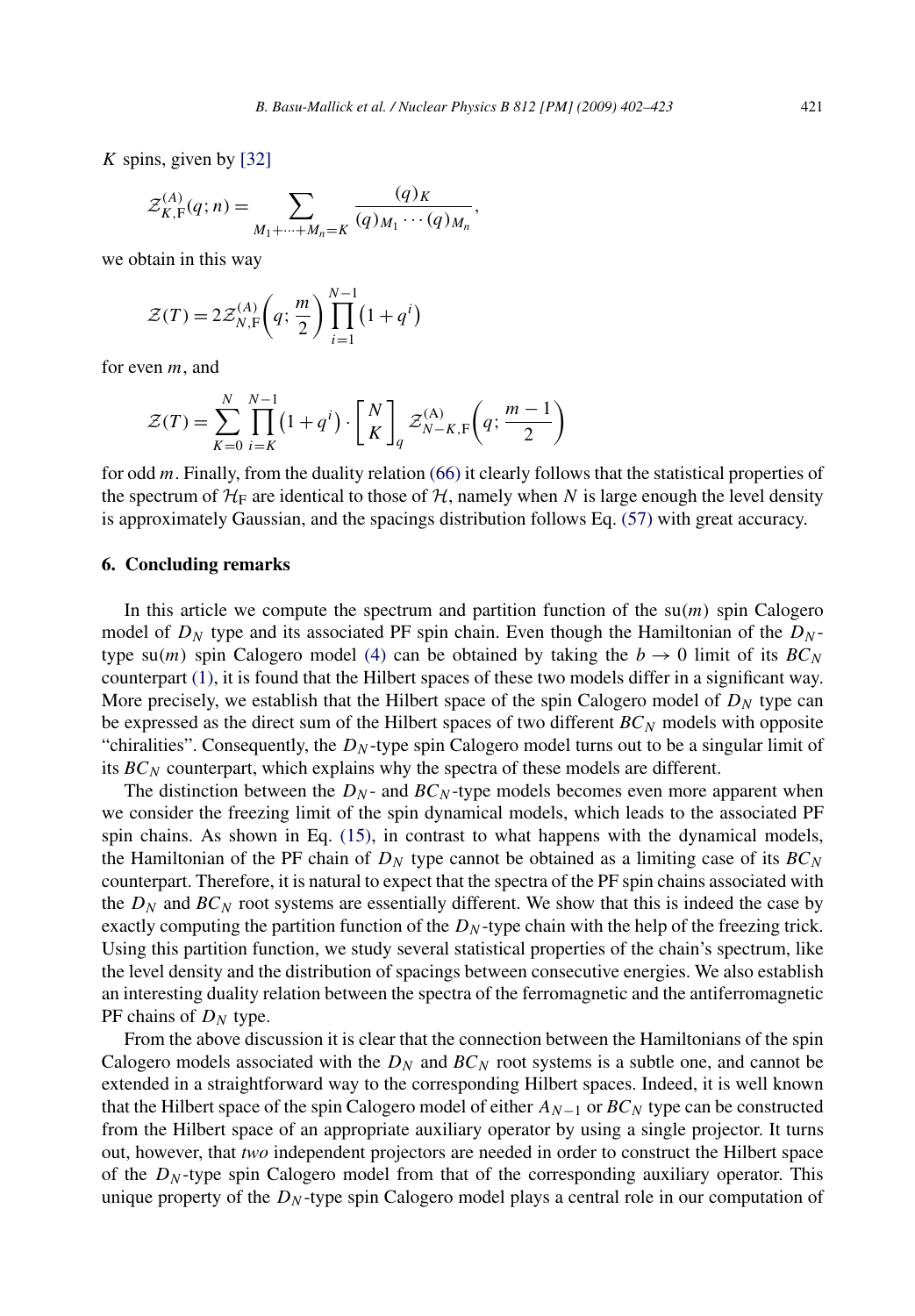<span id="page-20-0"></span>the spectra of this integrable system and of its associated spin chain. In fact, the relation between the dynamical models and associated chains of  $D<sub>N</sub>$  and  $BC<sub>N</sub>$  type is even more intriguing in the trigonometric case (i.e., for the spin Sutherland model and the Haldane–Shastry chain), as we shall discuss in a forthcoming paper.

#### **Acknowledgements**

This work was partially supported by Spain's DGI under grant No. FIS2005-00752, and by the Complutense University and Madrid's DGUI under grant No. GR74/07-910556.

## **References**

- [1] F. Calogero, J. Math. Phys. 12 (1971) 419.
- [2] B. Sutherland, Phys. Rev. A 4 (1971) 2019.
- [3] B. Sutherland, Phys. Rev. A 5 (1972) 1372.
- [4] M.A. Olshanetsky, A.M. Perelomov, Phys. Rep. 94 (1983) 313.
- [5] F.D.M. Haldane, Phys. Rev. Lett. 60 (1988) 635.
- [6] B.S. Shastry, Phys. Rev. Lett. 60 (1988) 639.
- [7] A.P. Polychronakos, Phys. Rev. Lett. 70 (1993) 2329.
- [8] Z.N.C. Ha, Quantum Many-body Systems in One Dimension, Advances in Statistical Mechanics, vol. 12, World Scientific, Singapore, 1996.
- [9] M.V.N. Murthy, R. Shankar, Phys. Rev. Lett. 73 (1994) 3331.
- [10] A.P. Polychronakos, J. Phys. A: Math. Gen. 39 (2006) 12793.
- [11] H. Azuma, S. Iso, Phys. Lett. B 331 (1994) 107.
- [12] C.W.J. Beenakker, B. Rajaei, Phys. Rev. B 49 (1994) 7499.
- [13] M. Caselle, Phys. Rev. Lett. 74 (1995) 2776.
- [14] N. Taniguchi, B.S. Shastry, B.L. Altshuler, Phys. Rev. Lett. 75 (1995) 3724.
- [15] P.J. Forrester, Nucl. Phys. B 416 (1994) 377.
- [16] H. Ujino, M. Wadati, J. Phys. Soc. Jpn. 66 (1997) 345.
- [17] T.H. Baker, P.J. Forrester, Nucl. Phys. B 492 (1997) 682.
- [18] D. Bernard, M. Gaudin, F.D.M. Haldane, V. Pasquier, J. Phys. A: Math. Gen. 26 (1993) 5219.
- [19] K. Hikami, Nucl. Phys. B 441 (1995) 530.
- [20] B. Basu-Mallick, A. Kundu, Nucl. Phys. B 509 (1998) 705.
- [21] Z.N.C. Ha, F.D.M. Haldane, Phys. Rev. B 46 (1992) 9359.
- [22] K. Hikami, M. Wadati, J. Phys. Soc. Jpn. 62 (1993) 469.
- [23] J.A. Minahan, A.P. Polychronakos, Phys. Lett. B 302 (1993) 265.
- [24] B. Sutherland, B.S. Shastry, Phys. Rev. Lett. 71 (1993) 5.
- [25] H. Frahm, J. Phys. A: Math. Gen. 26 (1993) L473.
- [26] D. Bernard, V. Pasquier, D. Serban, Europhys. Lett. 30 (1995) 301.
- [27] T. Yamamoto, O. Tsuchiya, J. Phys. A: Math. Gen. 29 (1996) 3977.
- [28] A.P. Polychronakos, Nucl. Phys. B 419 (1994) 553.
- [29] F. Finkel, A. González-López, Phys. Rev. B 72 (2005) 174411.
- [30] J.C. Barba, F. Finkel, A. González-López, M.A. Rodríguez, Phys. Rev. B 77 (2008) 214422.
- [31] A. Enciso, F. Finkel, A. González-López, M.A. Rodríguez, Nucl. Phys. B 707 (2005) 553.
- [32] B. Basu-Mallick, H. Ujino, M. Wadati, J. Phys. Soc. Jpn. 68 (1999) 3219.
- [33] B. Basu-Mallick, N. Bondyopadhaya, Nucl. Phys. B 757 (2006) 280.
- [34] J.C. Barba, F. Finkel, A. González-López, M.A. Rodríguez, Nucl. Phys. B 806 (2009) 684.
- [35] J.C. Barba, F. Finkel, A. González-López, M.A. Rodríguez, Europhys. Lett. 83 (2008) 27005.
- [36] M.V. Berry, M. Tabor, Proc. R. Soc. London A 356 (1977) 375.
- [37] T. Yamamoto, Phys. Lett. A 208 (1995) 293.
- [38] E. Corrigan, R. Sasaki, J. Phys. A: Math. Gen. 35 (2002) 7017.
- [39] S. Ahmed, Lett. Nuovo Cimento 22 (1978) 371.
- [40] C.F. Dunkl, Commun. Math. Phys. 197 (1998) 451.
- [41] F. Finkel, D. Gómez-Ullate, A. González-López, M.A. Rodríguez, R. Zhdanov, Nucl. Phys. B 613 (2001) 472.